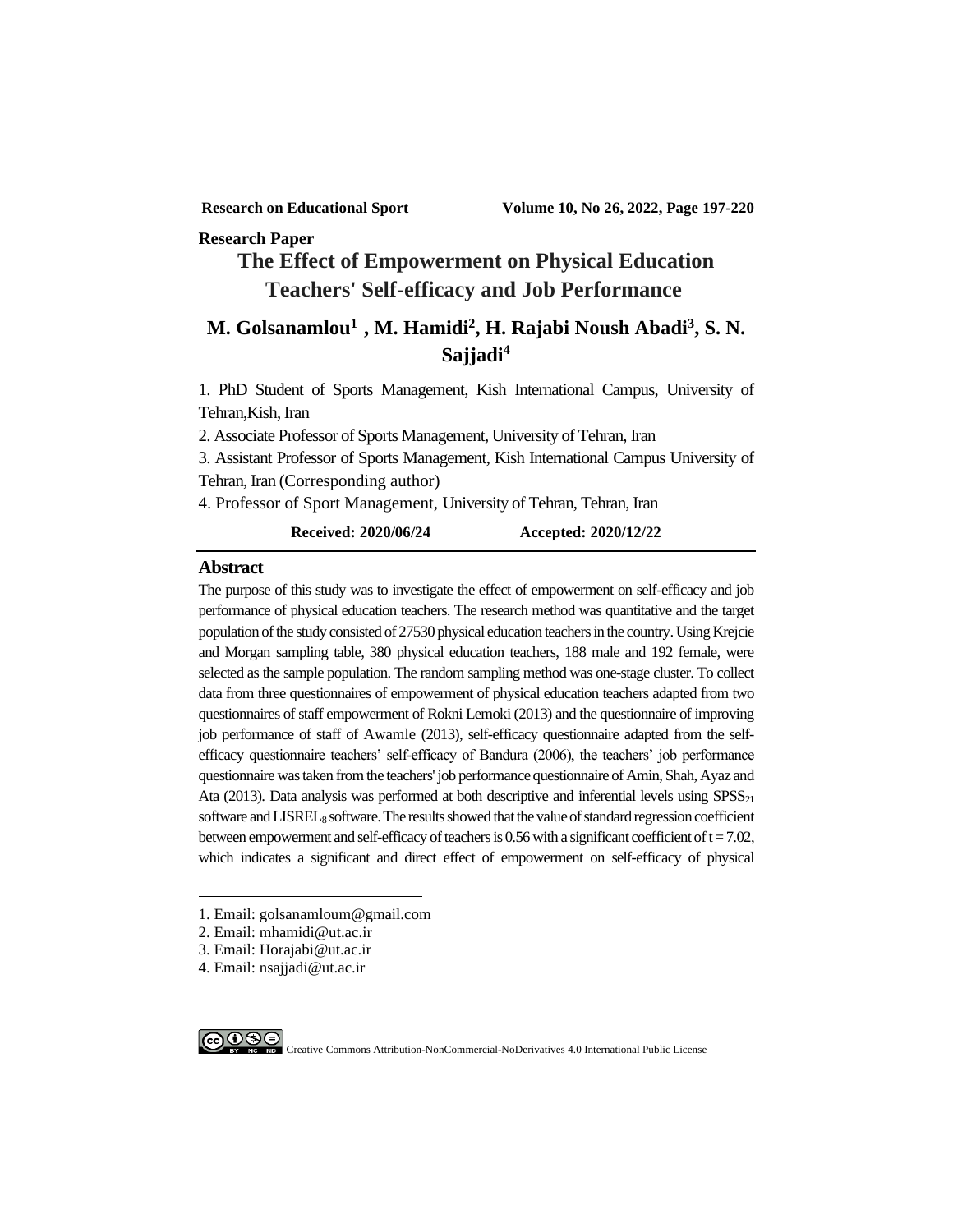#### **Golsanamlou: The Effect of Empowerment on Physical**... **198**

education teachers in the country. The results also showed that the standard regression coefficient between empowerment and job performance of teachers was 0.53 with a significance coefficient of  $t = 8.87$ , which also showed that empowerment had a significant and direct effect on the job performance of physical education teachers in the country. Therefore, it can be concluded that if the capabilities of physical education teachers increase, it can improve the self-efficacy and job performance of physical education teachers.

**Keywords:** Organization Behavior, Sport Organizations, Ministry of Education, In-Service Courses, Student Sports

#### **Extended Abstract Background and purpose**

A review of the results of research also shows that attention to educational programs and in-service courses is of particular importance, which may indicate the need for this research. Also, in examining the upstream documents, one can clearly see the importance of this issue. As an example, in the second chapter of the document on the fundamental transformation of the educational system, the role of teachers as guides and reliable and insightful models in the education process and the most effective element in fulfilling the missions of the formal education system is mentioned. The document also emphasizes physical education, sports and healthy individual and group recreation in order to meet the physical and mental needs of the current and future generations as a basic goal. Considering the research and studies conducted in this field, the researchers in this study sought to study the effect of empowerment on self-efficacy and job performance of physical education teachers.

#### **Methodology**

The method of this research was quantitative and the target population of the study included all 5,530 physical education teachers in the country. Using Krejcie and Morgan sample size determination table, 380 people were considered as statistical sample. Statistical samples included 188 men and 192 women. By converting the questionnaire format to electronic version and uploading it on the Internet, the samples were selected by one-step cluster random sampling method and the questionnaires were sent to the samples through virtual networks and the research tools were returned by the respondents after completion. In this study, three questionnaires were used to collect and extract data. The questionnaire of empowerment of physical education teachers was prepared by adapting two

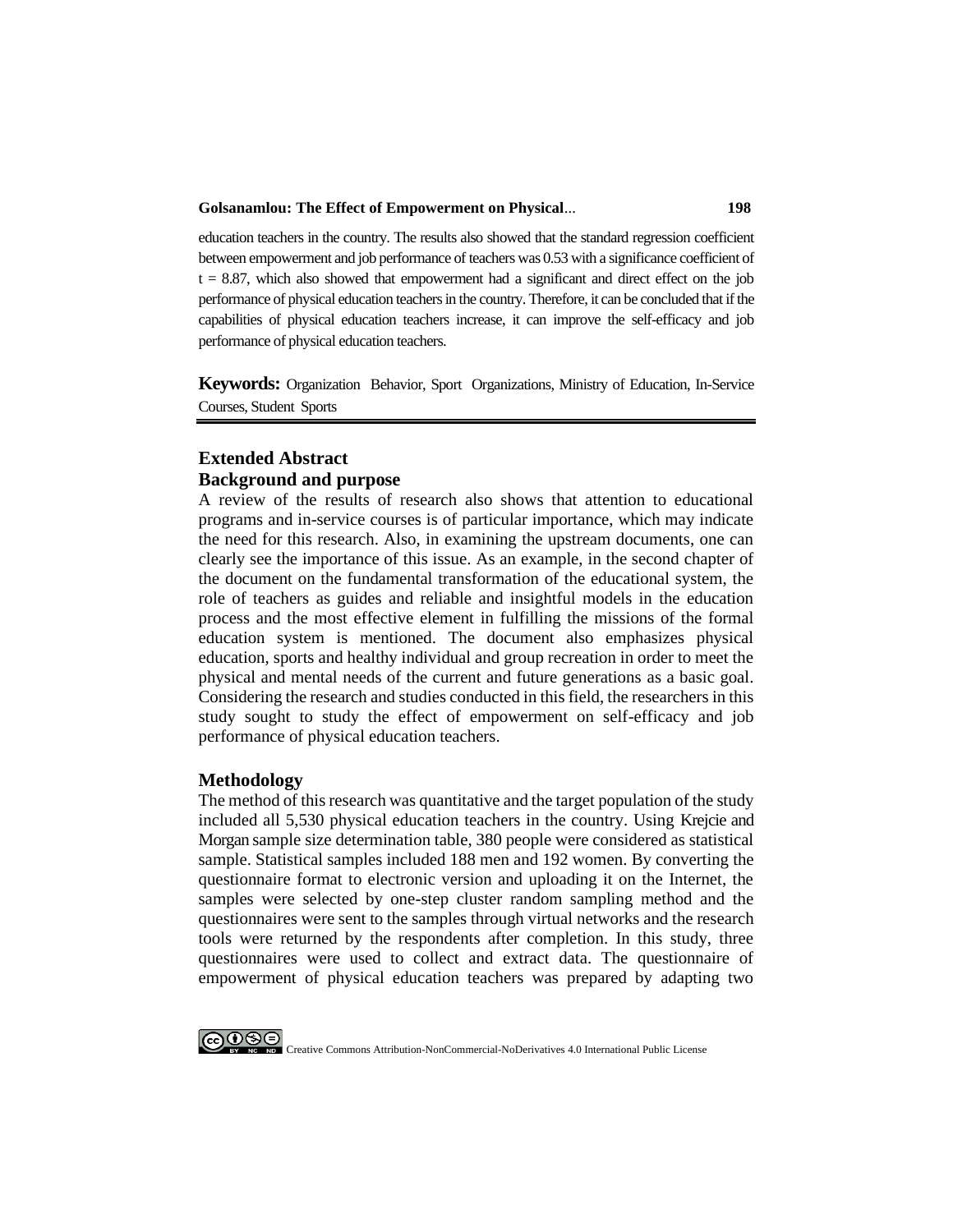#### **199 Research on Educational Sport, Volume 10, No 26, 2022**

questionnaires of staff empowerment by Rokni Lemoki (2013) and the questionnaire of improving job performance of staff by Awamle (2013) in 29 items and 5 components. Self-efficacy questionnaire was adapted from the teachers' self-efficacy questionnaire by Bandura (2006) in 24 items and 5 components and the questionnaire of teachers''job performance taken from the teachers' job performance questionnaire by Amin, Shah, Ayaz and Ata (2013) in 25 items and 4 items. All three questionnaires were formulated in a range of 5 options: strongly disagree, disagree, have no opinion, agree and strongly agree. The reliability coefficient of the questionnaires was obtained by calculating Cronbach's alpha test of 0.94, 0.82 and 0.93, respectively. To analyze the obtained data, two softwares, SPSS21 and LISREL8, were used at both descriptive and inferential levels. SPSS software was used to calculate frequencies, percentages, means, and standard deviation. LISREL software was also used to analyze the path and structural equations.

#### **Results**

In this study, a significant level ( $\alpha$  = 0.05) is considered for all tests of hypotheses. One of the prerequisites for using structural equations is to check the adequacy of the sample under consideration. In other words, are the number of data (sample size and relationship between variables) appropriate for factor analysis? For this purpose, the KMO sampling adequacy test and the Bartlett test were used. The adequacy of sampling was equal to 0.852; therefore, the sample size is suitable for using structural equations. In general, the values obtained indicated that factor analysis was applicable to the data. In extracting the results from the research data, as a first step to perform confirmatory factor analysis, standardized and significant factor loads were examined to ensure whether the markers played a role in the measurement of their hidden structures or were significant or not? Carefully in the values of standard coefficients and significant values related to teacher empowerment, it was observed that these values were within the defined acceptable range. As can be seen in Table (1), the values of good fit index, soft fit index, relative fit index, developmental fit index, and adaptive fit index of the model are listed.

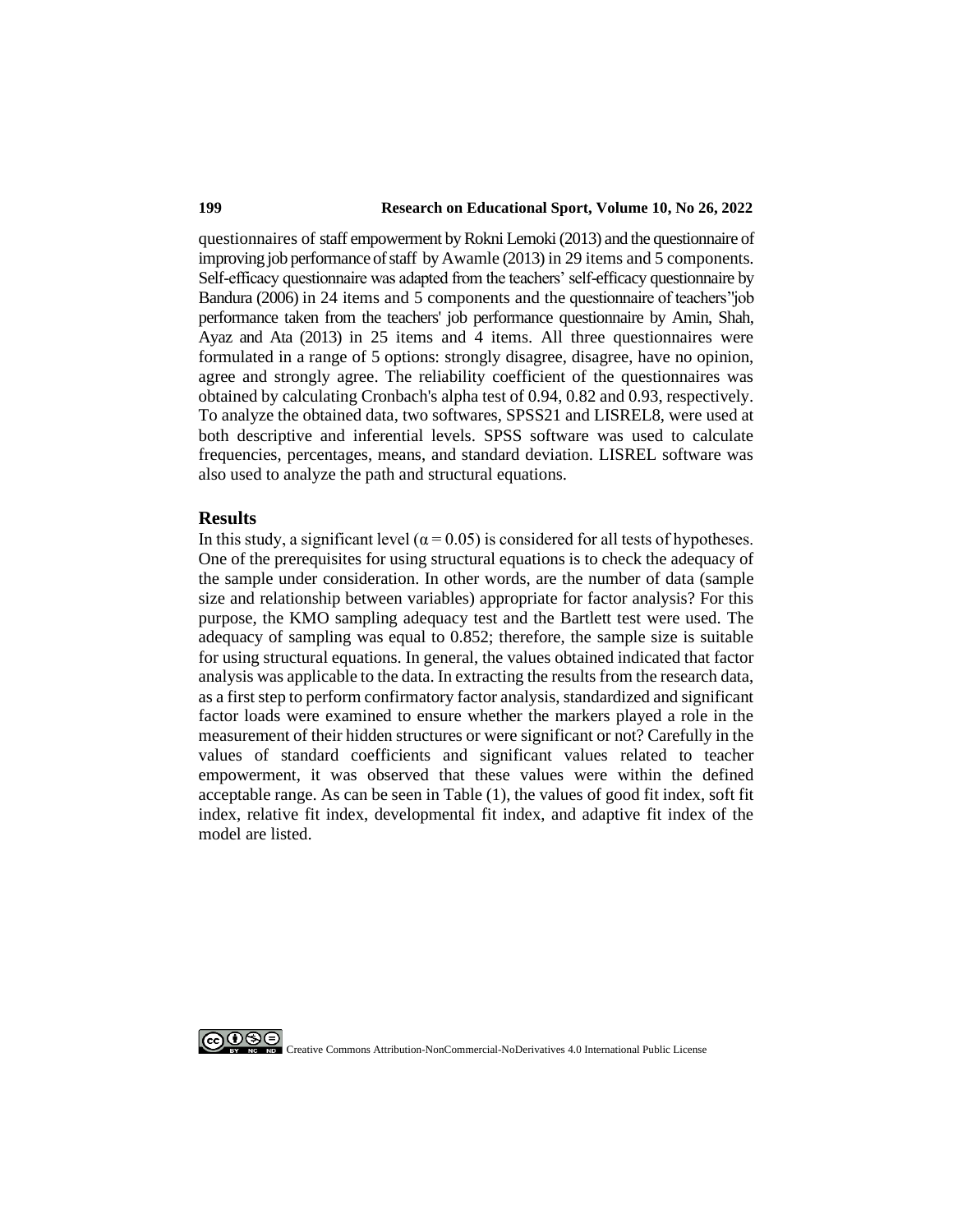**Golsanamlou: The Effect of Empowerment on Physical**... **200**

| Table 1- Structural model fit indicators |                           |                      |                         |
|------------------------------------------|---------------------------|----------------------|-------------------------|
| <b>Results</b>                           | The<br>amount<br>obtained | Acceptable<br>domain | <b>Indicators title</b> |
| Model                                    | .91                       | GFI > .90            | <b>GFI</b>              |
| approval                                 |                           |                      |                         |
| Model                                    | .90                       | $NF1$ $> 90$         | <b>NFI</b>              |
| approval                                 |                           |                      |                         |
| Relative                                 |                           |                      |                         |
| approval of the                          | .88                       | RFI>0.90             | <b>RFI</b>              |
| model                                    |                           |                      |                         |
| Model                                    | .91                       | IFI>90               | IFI                     |
| approval                                 |                           |                      |                         |
| Model                                    | .91                       | CFI > .90            | <b>CFI</b>              |
| approval                                 |                           |                      |                         |

Based on the results of the above table, all evaluation indicators of the model are in an acceptable level. As a result, it can be said that the model of the effect of empowerment of physical education teachers on their self-efficacy and job performance had the necessary fit. The results showed that the value of standard regression coefficient between empowerment and self-efficacy of teachers is 0.56 with the value of test statistic  $t = 7.02$  which shows that at the level of 5%, empowerment has a significant and direct effect on self-efficacy of physical education teachers in the country. Therefore, it can be concluded that if physical education teachers increase their competencies, it will also have a positive effect on their self-efficacy and improve them. The results also showed that the standard regression coefficient between empowerment and job performance of teachers is 0.53 with the value of test statistic  $t = 8.87$ . These values indicate that at the level of 5%, empowerment has an effect on the job performance of physical education teachers in the country. It is meaningful and direct; therefore, it can be concluded that if the abilities of physical education teachers are increased, it can have a positive effect on their performance and lead to their improvement.

#### **Conclusion**

Empowerment of human resources in educational environments, especially in schools, is one of the topics that has been considered by experts and researchers in the field of education in recent decades. Moreover, in schoolsthe issue of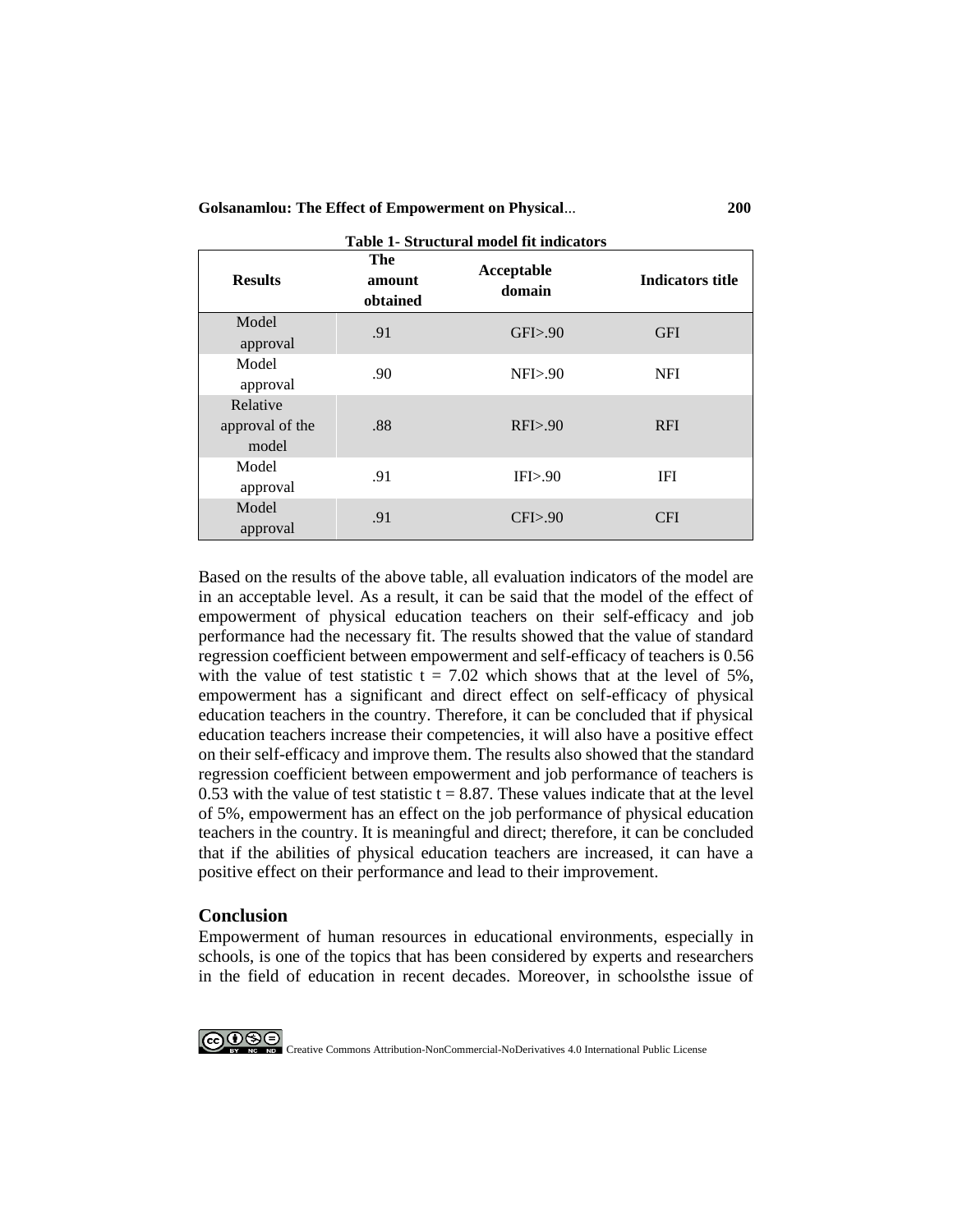teachers' empowerment is valuable and important. In fact, the quality and capability of human resources is the most important factor in maintaining the survival and life of the organization. In addition, it can be said that the more educational institutions work through in-service courses and empowerment training programs, such as strengthening the ability to influence others, organizational empowerment, and strengthening the professional competence and competence of physical education teachers. Finally, it can positively affect educational self-efficacy in the way of self-efficacy in creating a positive atmosphere in school, disciplinary self-efficacy, decision-making self-efficacy and self-efficacy in attracting parental involvement. It also seems that the design and implementation of empowerment training programs for physical education teachers will have a positive effect on teachers' performance in interpersonal relationships, performance in teaching, performance in establishing discipline in the educational environment, and performance in their management.

**Keywords:** Organization Behavior, Sport Organizations, Ministry of Education, In-Service Courses, Student Sports

#### **References**

- 1. Amin, M.; Shah, R.; Ayaz, M.; & Atta, M. (2013). Teachers' job performance at secondary school level in Khyber Pakhtunkhwa, Pakistan. Gomal University Journal of Research, 29(2): 100-104.
- 2. Awamle, N. AHK. (2103). Enhancing Employees Performance via Empowerment: A Field Survey. Asian Journal of Business Management, 5(3): 313-319. doi: org/10.19026/ajbm.5.5328
- 3. Bandura, A. (2006). Self-Efficacy Beliefs of Adolescents, Guide for Constructing Self-Efficacy Scales, Chap. 14: 307-337.
- 4. Rokni Lomoki, F. (2013). Investigating the relationship between servant leadership and organizational trust and empowering employees in Mazandaran Gas Company. Master's Thesis in Public Administration, Human Resources, Faculty of Management and Accounting, Allameh Tabatabai University. (Persian)

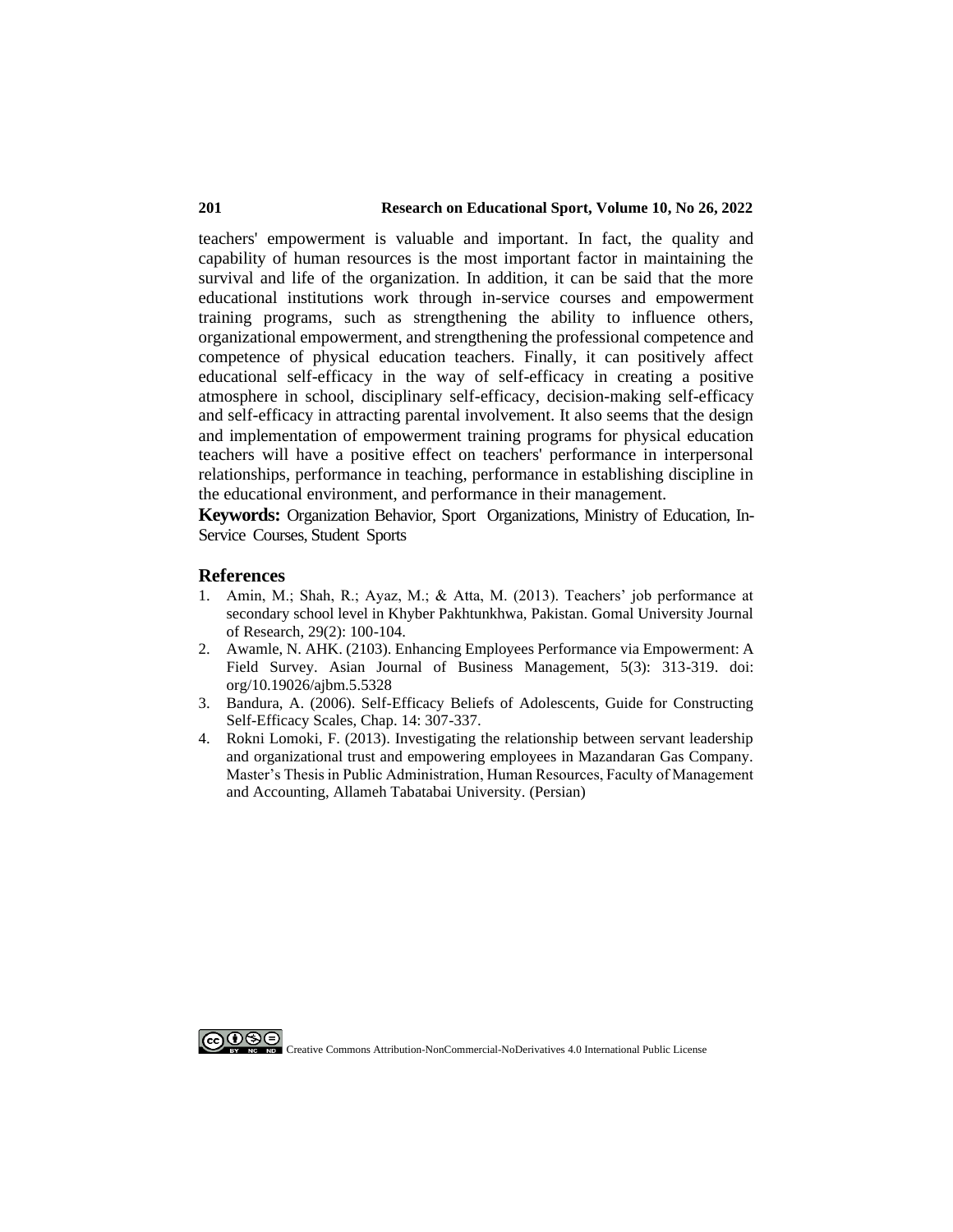**مقالة پژوهشی**

# **تأثیر توانمندسازی بر خود کارآمدی و عملکرد شغلی دبیران تربیتبدنی معصومه گل صنم لو<sup>1</sup> ، مهرزاد حمیدی ً، حسین رجبی نوش آبادی <sup>۲</sup>، سید نصرالله**

# **4 سجادی**

.1 دانشجوی دکتری مدیریت ورزشی، پردیس بین المللی کیش، دانشگاه تهران، کیش، ایران .2 دانشیار مدیریت ورزشی، دانشکده تربیت بدنی و علوم ورزشی، دانشگاه تهران، تهران، ایران .3 استادیار مدیریت ورزشی، پردیس بین المللی کیش، دانشگاه تهران، کیش، ایران ) نویسندۀ مسئول( .4 استاد مدیریت ورزشی، دانشکده تربیت بدنی و علوم ورزشی، دانشگاه تهران، تهران، ایران

**تاريخ دريافت: 1399/04/04 تاريخ پذيرش: 1399/10/02**

#### **چکیده**

**هدف اين پژوهش بررسی تأثیر توانمندسازی بر خود کارآمدی و عملکرد شغلی دبیران تربیتبدنی بود. روش پژوهش کمی بود و جامعه آماری پژوهش را کلیه دبیران تربیتبدنی کشور به تعداد 27530 تشکیل دادند. با استفاده از جدول تعیین حجم نمونه کرجسی و مورگان تعداد 380 نفر از دبیران تربیتبدنی به تفکیک 188 مرد و 192 زن به عنوان جامعه نمونه انتخاب شدند. روش نمونهگیری تصادفی خوشهای يک مرحلهای بود. برای گردآوری دادهها از سه پرسشنامه استفاده شد. اين پرسشنامهها عبارت بودند از پرسشنامه توانمندسازی دبیران تربیتبدنی اقتباس شده از دو پرسشنامه توانمندسازی کارکنان رکنی لموکی )2013( و پرسشنامه بهبود عملکرد شغلی کارکنان آوام له ) 2013(، پرسشنامه خود کارآمدی با اقتباس از پرسشنامه خود کارآمدی معلمان بندورا ) 2006( و پرسشنامه عملکرد شغلی معلمان برگرفته از پرسشنامه عملکرد شغلی معلمان امین، شاه، اياز و آتا ) 2013(. تجزيه و تحلیل دادهها در دو سطح توصیفی و استنباطی و با استفاده از نرمافزار 21SPSS و نرمافزار8LISREL انجام گرفت. نتايج پژوهش نشان داد که مقدار ضريب رگرسیونی استاندارد بین توانمندسازی و خودکار آمدی دبیران برابر 0/56 با ضريب معناداری 7/02 =t هست که نشانگر تأثیر معنادار و مستقیم توانمندسازی بر روی خود کارآمدی دبیران تربیتبدنی کشور بود. همینطور نتايج نشان داد که مقدار ضريب رگرسیونی استاندارد بین توانمندسازی و عملکرد شغلی دبیران برابر 0/53 با ضريب معناداری 8/87 =t بود که اين يافته نیز نشان داد، توانمندسازی بر روی عملکرد** 

- 1. Email: golsanamloum@gmail.com
- 2. Email: mhamidi@ut.ac.ir
- 3. Email: horajabi@ut.ac.ir
- 4. Email: nsajjadi@ut.ac.ir

ெ⊕⊕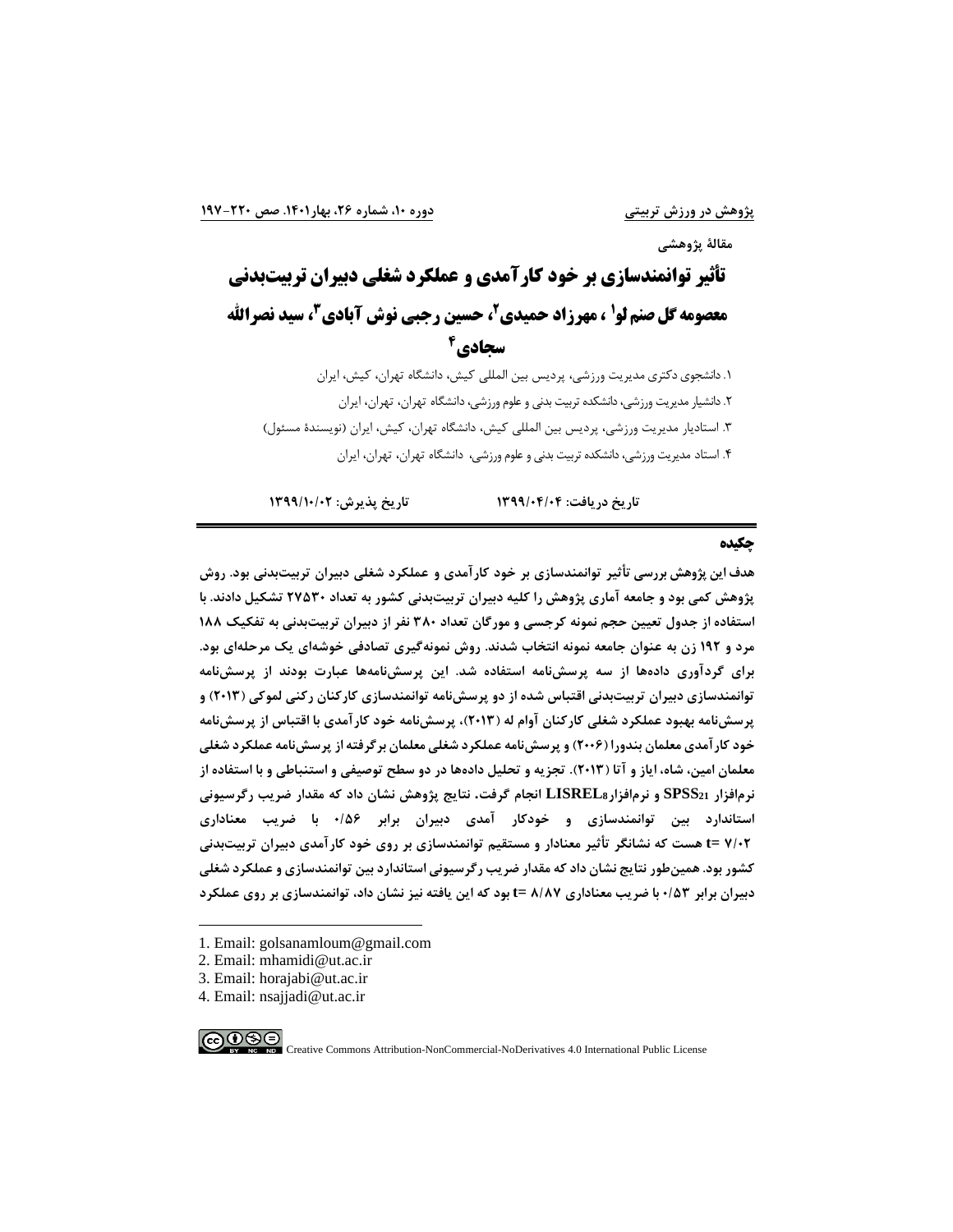**شغلی دبیران تربیتبدنی کشور تأثیر معنا دار و مستقیم داشته است. بنابراين می توان نتیجه گرفت که اگر بر توانمندیهای دبیران تربیتبدنی افزوده شود، اين امر می تواند سبب بهبود خود کارآمدی و عملکرد شغلی دبیران تربیتبدنی شود.** 

**واژگانکلیدی: رفتار سازمانی، سازمانهای ورزشی، وزارت آموزش و پرورش، دورههای ضمن خدمت، ورزش دانشآموزی** 

#### **مقدم ه**

یکی از مهمترین چالشهای عصر حاضر در سازمان ها، عدم استفاده کافی از منابع فکری و ظرفیتهای بالقوه منابع انسانی است. به عبارت دیگر با اینکه افراد توان بروز خالقیت و ابتکار و انجام فعالیت بیشتری را دارند، اما در محیط سازمانی به دالیلی از این قابلیتها به طور مطلوب بهره برداری نمی شود. افراد توانمند خود راهبر و قابل|طمینان هستند و توانایی تطابق با تغییرات بیرونی و درونی سازمان را دارند و از مشارکت در امور لذت میبرند. به همین دلیل اندیشمندان مدیریت تحول و بهسازی سازمان، توانمندسازی منابع انسانی را به عنوان راهبرد اثرگذار بر عملکرد و شایستگی نیروی انسانی معرفی کردهاند )حسنآبادی، 2013(.

1 اولین تعریف عملیاتی توانمندسازی در سال 1۹۸۸ توسط کانگر و کانونگو ارائه شد. از نظر آنان توانمندسازی عبارت است از فرایند ارتقای کفایت نفس افراد سازمان، به گونه ای که شرایطی که موجب احساس عدم برخورداری از قدرت در آنان می شود را شناسایی نمایند و در جهت برطرف کردن آنها با فعالیتهای سازمانی رسمی و فنون و شیوه های غیررسمی و فراهم کردن اطالعات اثربخش کوشش نمایند. برای تعریف توانمندسازی توافقی وجود ندارد. بسیاری از نظریه پردازان مفهوم توانمندسازی را مترادف با مشارکت کارکنان در محل کار مدنظر قرار دادهاند. مشارکت کارکنان فرایندی است که بهوسیله آن قدرت در میان افراد تسهیم میشود . این نظریهپردازان معتقدند که توانمندسازی ممکن است بهعنوان اعطای قدرت سازمانی بیشتر به کارکنان (نوئه و همکاران ۲ ، ۲۰۱۱) و تفویض اختیار (پیرس و همکاران۳، ۲۰۰۳) تعریف شود.

- 1.Conger & Kanungo
- 2. Noe et al.

3. Pearce et al.

$$
\bigcirc \textcircled{\tiny{\textcircled{\#}}}
$$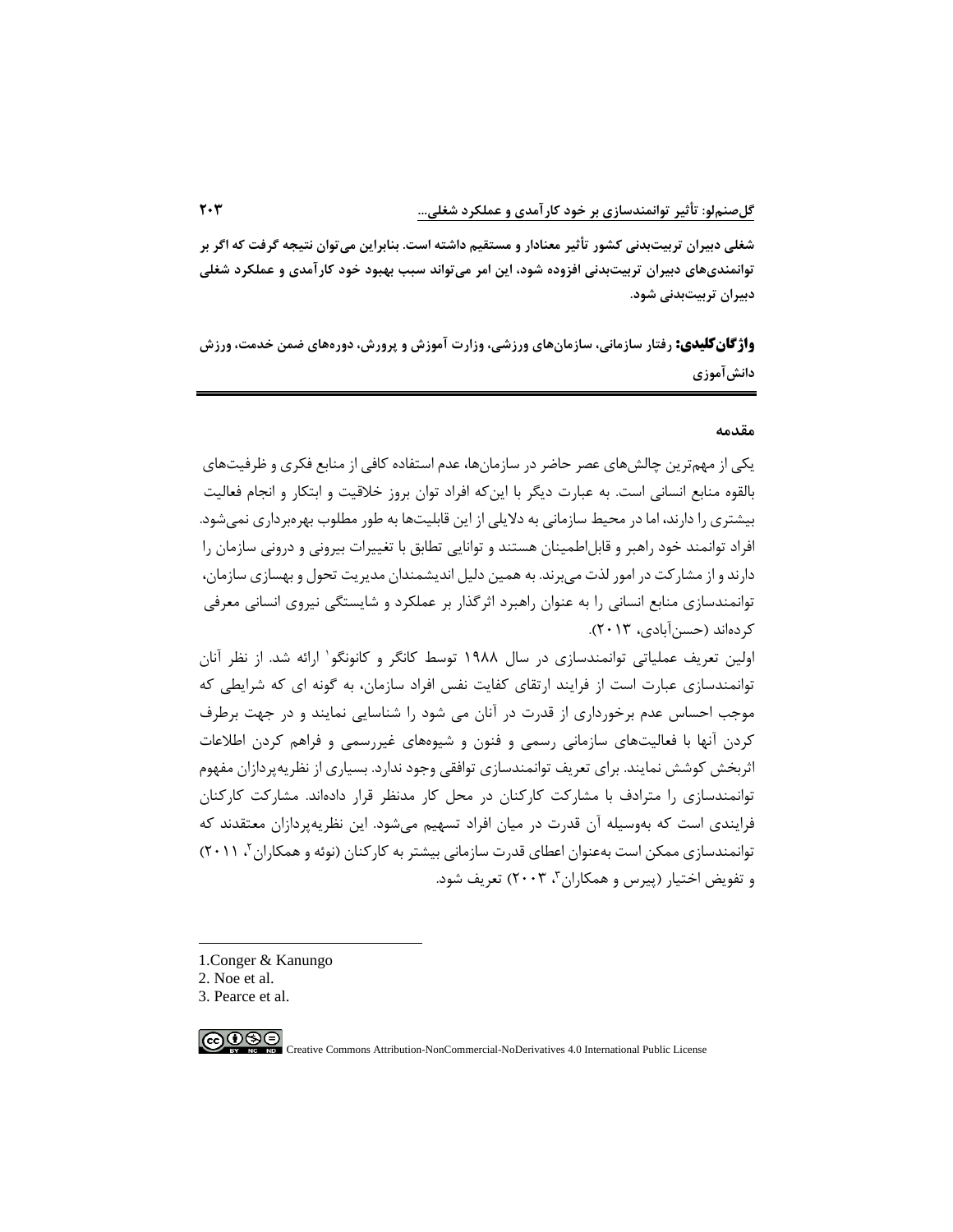نیروی انسانی، سرما یۀ اصلی سازمانهای عصر نوین است. در حقیقت، بازدهی و بهرهوری هر سازمان به رفتار و عملکرد نیروی انسانی آن سازمان وابسته است و کارکنان شاغل و توانمند در سازمانها ، از جمله شاخصهای سنجش میزان برتری سازمانها نسبت به هم هستند (سوزان و برونیاچک '، ۲۰۱۵). سازمانهای امروزی، برای ادامه حیات خود باید از و یژگیهای خاصی همچون مشتری مداری، انعطافپذیری بالا، شفافیت، بهبود مستمر و غیره برخوردار باشند و برای دستیابی به چنین ویژگی هایی باید مهمترین منبع و ابزار رقابتی شالوده سرمایه خود یعنی نیروی انسانی را توانمند سازند (هانسر ` و جورج"، ۲۰۱۳). در همین راستا حمیدی و همکاران (۲۰۱۸) در طراحی و تدوین برنامۀ راهبردی فدراسیون ورزش دانشآموزی ایران، یکی از راهبردهای تدوین شده را توسعۀ نظام آموزش و توانمندسازی علمی و عملی مربیان و داوران بیان نمودند.

موفقیت مدارس و مؤسسات آموزشی به میل و اشتیاق دبیران آنها وابسته است تا به این وسیله از وظایف رسمی خود فراتر رفته و به تحقق اهداف مدارس کمک کنند؛ بنابراین امروزه مدیریت مدارس پیشرو، بیش از پیش در برانگیختن دبیران برای درگیر شدن در چنین رفتارهایی تالش میکنند. این مسئله سبب میشود که مدارس دارای دبیرانی باشند که به اهداف و ارزش های سازمانی خود متعهد باشند. امروزه با گسترش جوامع و به تبع آن پیچیدهتر شدن مسائل اجتماعی، دبیران نسبت به گذشته در امر تدریس با چالش،ای بیشتری مواجهاند. این چالش،ا و تنیدگی حاصل از آنها می تواند منجر به مشکالت گوناگونی در بین دبیران شود. یکی از مهمترین متغیرها و عوامل درونی تأثیرگذار که میتواند معلمان را در مقابله با مشکالت مطرح شده مصون کند، خودکارآمدی است. خود کارآمدی شالودۀ انگیزش، بهزیستی و دستاوردهای انسانی است. این باور منبعی کلیدی در خود پ یشبری، سازش موفقیتآمیز با موقعیتهای چالش|نگیز و تغییر به شمار میرود (بندورا"، ۲۰۰۱). خودکارآمدی اولین بار در دهه 1۹۸0 توسط بندورا مطرح شد. خودکارآمدی از جمله صفاتی است که بر اکثر جنبه های زندگی افراد تأثیر دارد. خودکارآمدی شغلی بهعنوان قضاوت فرد در مورد توانایی خود برای نجام اصل تکالیف در چارچوب شغلی و حرفهای معین تعریف شده است (بیر گیت و سابین °، ۲۰۱۰). خودکارآمدی شغلی از انگیزش و رفتار فرد تأثیر می گیرد و بهطور متقابل بر آن تأثیر میگذارد و

- 1.Susan & Broniarczyk
- 2. George
- 3. Hancer & George
- 4. Bandura
- 5. Birgit & Sabine

$$
\bigcirc \bigcirc \bigcirc \bigcirc \bigcirc
$$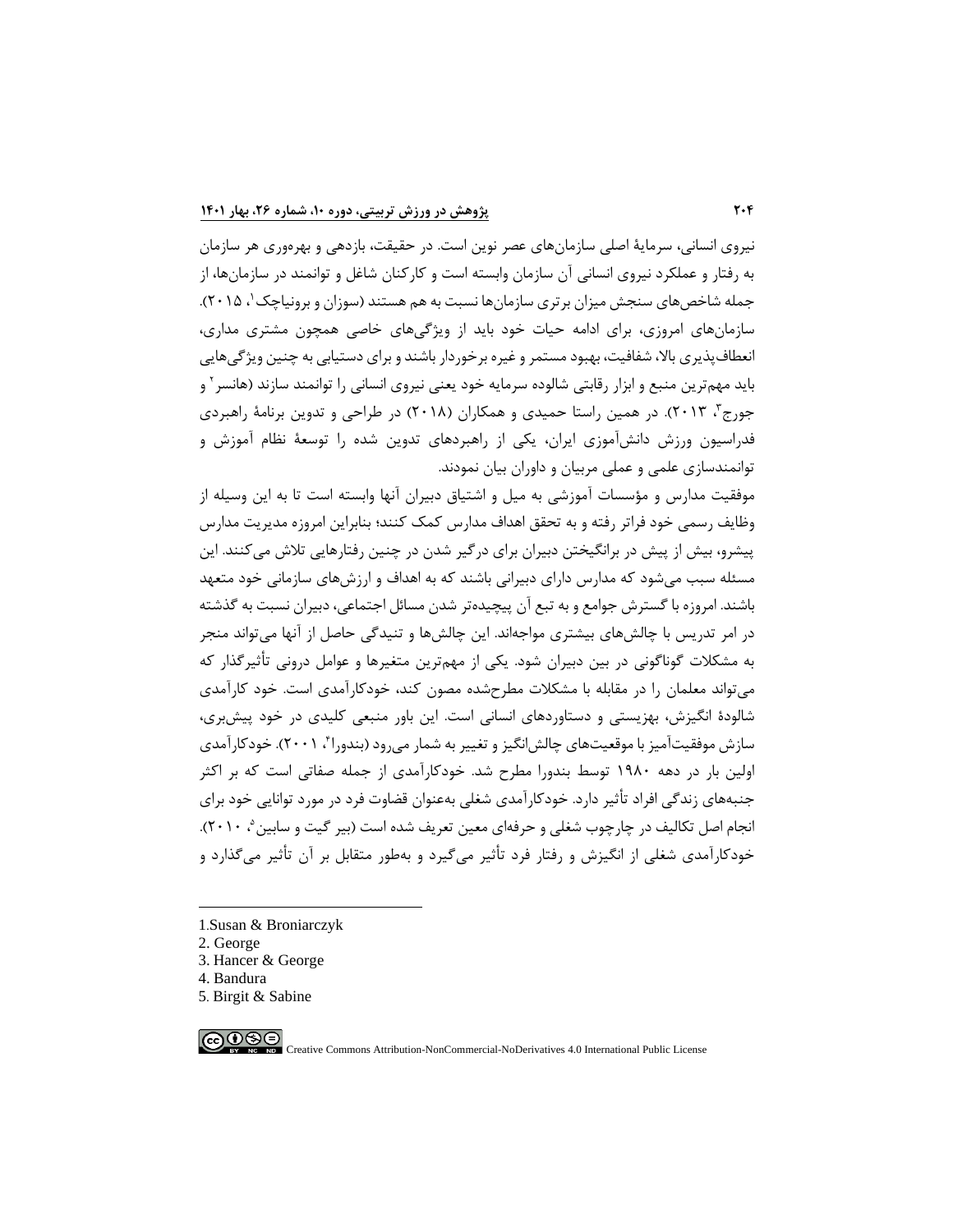سطوح بالای آن موجب افزایش مشارکت در تکالیف و رفتارهای شغلی می شود (بندورا، ۲۰۰۱). روشها و رویکردهای مختلفی برای آموزش و تقویت دبیران تربیت بدنی به کار گرفته شده است که از جمله آنان میتوان به برگزاری دورههای بازآموزی، سمینارها، کارگاههای آموزشی و مسابقات علمی تخصصی اشاره کرد که همۀ اینها با عملکرد دبیران رابطهی معناداری دارند و عملکرد آنها را بهبود می بخشند (افشار نژاد، ۲۰۰۵).

هر سازمانی برای رسیدن به هدفهای خود احتیاج به منابع مختلفی دارد و بی تردید مهمترین منبع در هر سازمان نیروی انسانی شاغل در آن سازمان است. این منابع انسانی سازمانها هستند که نقش اساسی در پیشبرد اهداف سازمانی دارند و در صورتی که این منابع از عملکرد شغلی درست و صحیحی برخوردار نباشند، سازمان ممکن است به سمت نابودی برود (دهقانی، دقیقی اصلی و پورولی، ۲۰۱۵). بنابراین عملکرد شغلی کارکنان، برای بقای سازمانی بسیار مهم است و می تواند بهعنوان مهمترین نتیجه کار سازمان مدنظر قرار گرفته شود. مدیران سازمانها نیز بهخوبی دریافتهاند که مهمترین عامل کسب مزیت، منابع انسانی است (دی اینوسنزو، ماتیو و کوکنبرگر <sup>۱</sup>، ۲۰۱۶). در مؤسسات آموزشی عملکرد شغلی دبیران یکی از مهمترین عوامل در تسهیل یادگیری دانش آموزان است. عملکرد شغلی دبیران به صورت مجموعه وظایفی تعریف می شود که توسط دبیر در یک دوره زمانی خاص و در یک مدرسه برای دستیابی به اهداف سازمانی انجام میگیرد (سلامت، سامسو و کمالو۲، ۲۰۱۳).

با توجه به اهمیت نقش دبیران در موفقیت تحصیلی دانش آموزان، هر گونه اقدامی در جهت افزایش و تغییر وضعیت شغلی آنها به معنای تأثیرگذاری در تربیت نسل آینده است (رسپوگلو و همکاران ّ، 2010(. زمانی که دبیران احساس توانمندی بیشتری کنند با اعتماد به نفس بیشتری قادر به تدریس خواهند بود و دانش آموزان هم بیشتر پذیرای روشهای تدریس آنها هستند (کری۴ ۲۰۱۶). وجود توانمندی و افزایش میزان آن در سازمانها، باعث مزایایی هم برای افراد و هم برای سازمان می شود و میتواند بر انگیزش شغلی سازمانی کارکنان تأثیر بگذارد. انگیزش، در عمل و رفتارهای سازمانی تأثیر دارد به همین دلیل بهعنوان منبع و موضوع مهمی مطرح است (بلاسکووا<sup>م</sup>، ۲۰۱۵).

- 2. Selamat, Sumsu & Kamalu
- 3. Recepoğlu et al.
- 4. Keri
- 5. Blaskovaa

**@099** 

<sup>1</sup>. D'Innocenzo, Mathieu & Kukenberger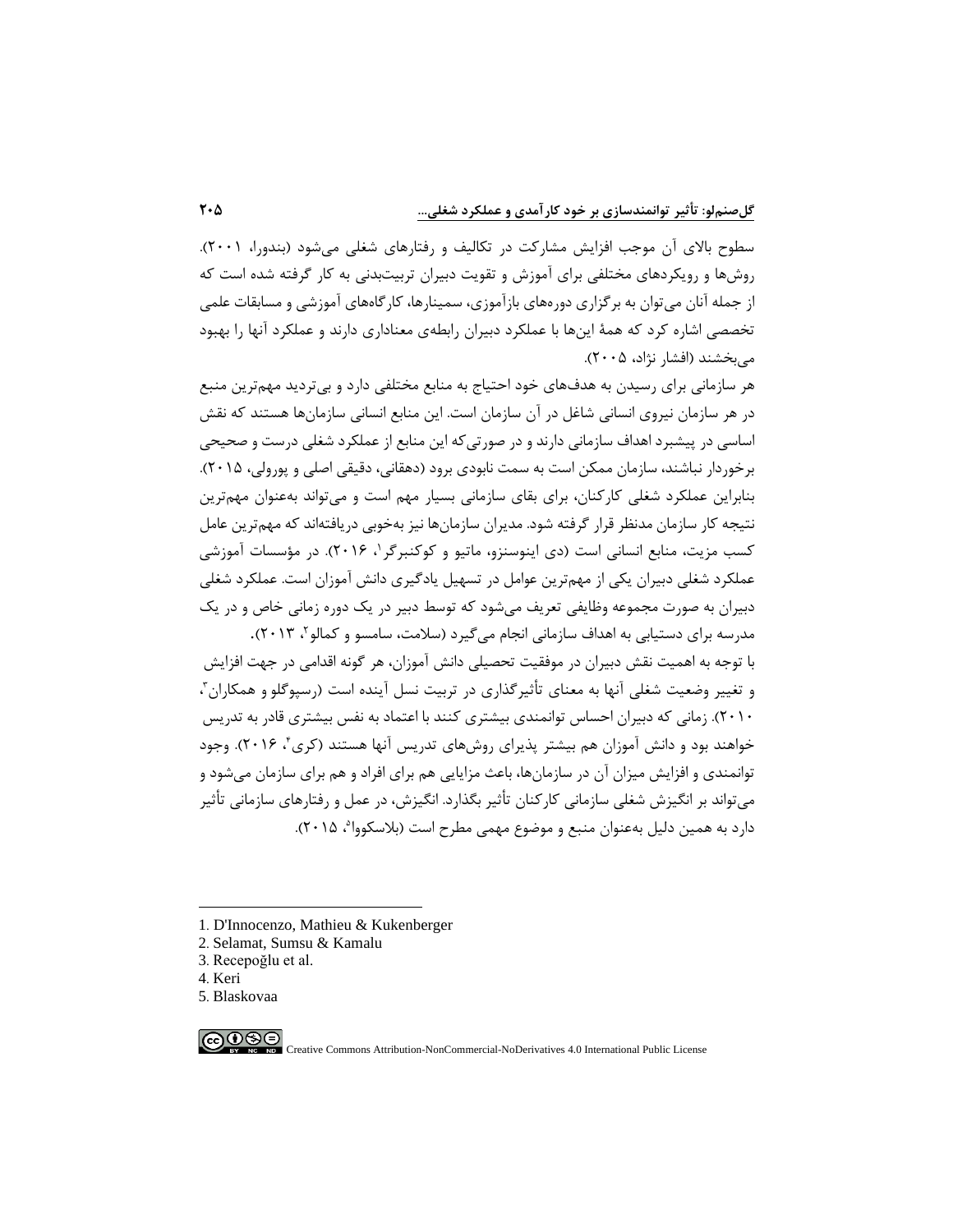آموزش و پرورش یکی از مهمترین سازمانهای ترویج دهنده ورزش و اثرات آن در جامعه است و دبیران ورزش در خط مقدم این سازمان مسئولیت این امر خطیر را بر عهده دارند. به جرأت میتوان گفت عامل اصلی موفقیت و ناکامی آموزش و پرورش، نیروی انسانی است، سایر اجزا، عناصر و ارکان همه خمیرمایههایی در دست انسانهای باکفایتی هستند که میتوانند از آنها بهترین شرایط را برای یادگیری مؤثر و ثمربخش دانش آموزان فراهم کنند. با توجه به نقش و تأثیر توانمندی دبیران در آموزش و پرورش، ضرورت دارد که برای توانمندسازی آنان گام برداشته شود. اثربخشی یک معلم، تأثیر بیشتری بر یادگیری دانش آموزان دارد. محققان مدارس در کارولینای شمالی دریافتهاند که داشتن یک کلاس با معلم قوی تأثیرش ۱۴ برابر بیشتر از داشتن یک کلاس با پنج دانش آموز کمتر است. بهرغم این واقعیت، آموزش و پرورش در بهبود اثربخشی معلمان، در مواردی همچون استخدام، رزیابی، توسعه، توانمندسازی و حفظ آنان به طور مؤثر عمل نکرده است. (کلوتفلتر '، ۲۰۰۷). در همین راستا، تحقیقات مشابه دیگری نیز صورت گرفته که در ادامه به برخی از این موارد اشاره می شود. سومارنو<sup>۲</sup> (۲۰۱۱) در پژوهشی با عنوان تحلیل تأثیر توانمندسازی معلمان بر بهبود عملکرد آموزش در مدارس ابتدائ ی به این نتیجه رسید، توانمندسازی معلمان در ابعاد مختلف صالحیتهای آموزشی می تواند أثیر مثبتی بر عملکرد معلمان داشته باشد.

علامی، عمر فاوزی و سین ' (۲۰۱۷) رابطه بین خود کارآمدی معلمان تربیتبدنی و رضایت شغلی در کالجهای تربیتبدنی عراق را بررسی نمودند. نتایج این پژوهش نشان داد که سطح خود کارآمدی و رضایت شغلی معلمان تربیتبدنی در حد متوسط است. نتایج این مطالعه همچنین نشان داد که بین خود کارآمدی معلمان تربیتبدنی و رضایت شغلی رابطه مثبت وجود دارد. شاهزادهتیمورلو و همکاران )2018( به شناسایی عوامل سازمانی مؤثر بر توانمندسازی معلمان تربیتبدنی پرداختند و نشان دادند که با بهبود و توسعه شرایط سازمانی از طریق توسعه و بهبود مؤلفههای آن یعنی با داشتن اهداف روشن و واضح، استفاده از روشهای ارزیابی و نظارت درست، آموزشهای صحیح و با قرار دادن منابع و تجهیزات در اختیار معلمان تربیتبدنی می توان فرایند توانمندسازی آنان را تسریع و در عین حال بهبود بخشید. در پژوهشی دیگر ساکی، نعمتی و رضایی )2014( نشان دادند که توانمندی،خود کارآمدی و عملکرد شغلی متغیرهایی هستند که تأثیر به سزایی بر اثربخشی و موفقیت یک سازمان دارند. وجود سازمانهای مناسب در هر جامعهای که بتوانند با کارآمدی و اثربخشی از عهدۀ وظایف خود برآیند از مهمترین وسایل دستیابی به پیشرفت است. کارآمدی و اثربخشی در وظایف، عملکرد شغلی مطلوب را خلق میکند. بنابراین، سازمان ها برای نیل به کارآمدی و توانمندی در انجام وظایف و در نهایت بهبود عملکرد شغلی اعضای خود باید بر عواملی متمرکز شوند که موجبات عملکرد شغل ی مطلوب را فراهم کنند. همچنین

<sup>1</sup>. Allami, Omar-Fauzee & Sin

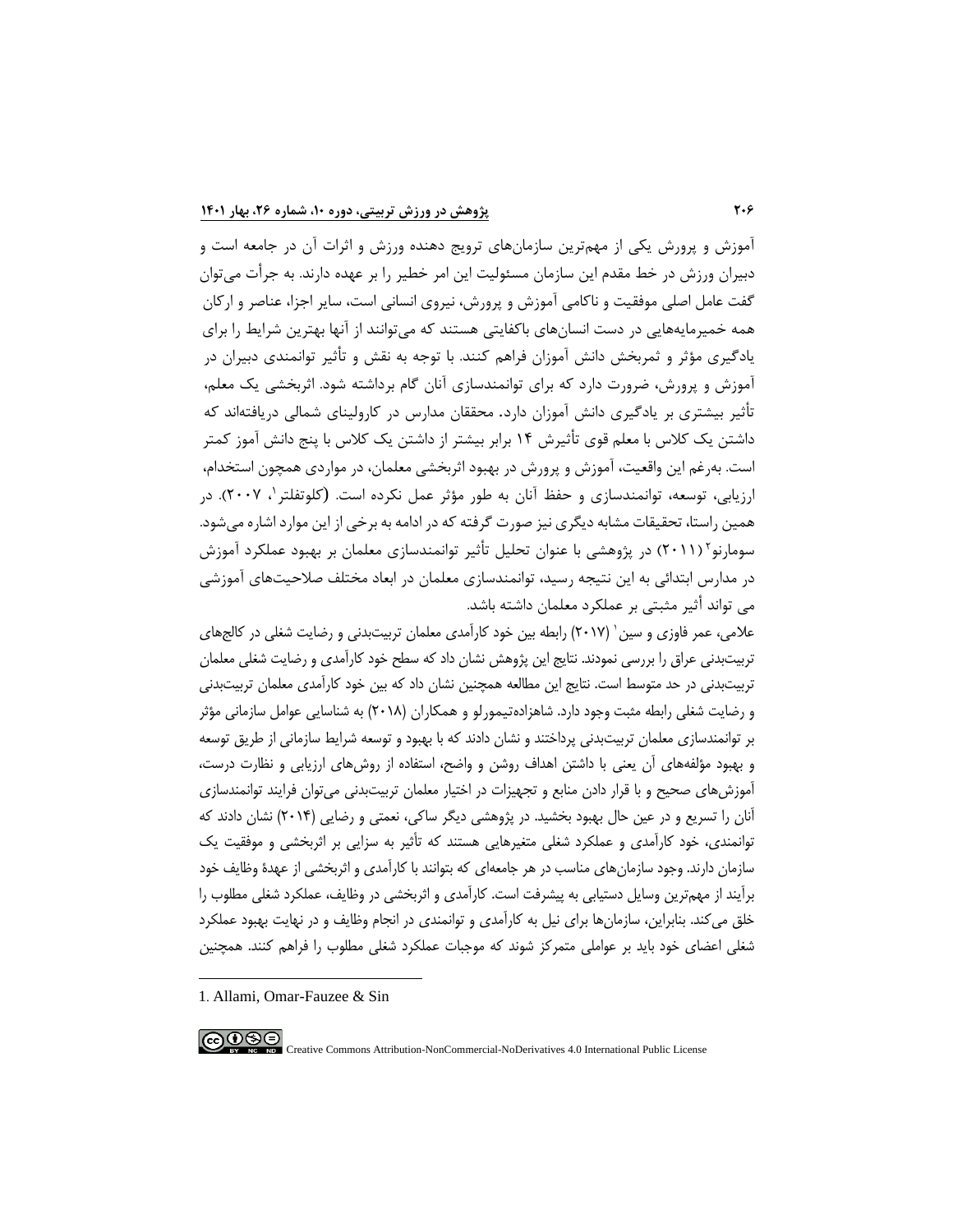شاهزادهتیمورلو و همکاران )201۸( در پژوهشی بهمنظور طراحی الگوی توانمندسازی معلمان تربیتبدنی با رویکرد سند چشمانداز 1404 نشان دادند که عوامل مؤثر بر توانمندسازی معلمان عبارتند از توجه به فناوری و ارتباطات، عوامل فرهنگی، منابع و تجهیزات، نظارت و ارزیابی، مؤلفههای روان شناختی، حرفهای و اعتقادی- اخالقی.

بررسی نتایج پژوهش های انجامشده همچنین نشان می دهد که توجه به برنامههای آموزشی و برگزاری دورههای ضمن خدمت از اهمیت ویژهای برخوردار است که این امر میتواند بیانگر ضرورت انجام این پژوهش باشد. همچنین در بررسی اسناد بالادستی میتوان بهوضوح توجه به اهمیت این موضوع را مشاهده کرد. به عنوان نمونه در فصل دوم سند تحول بنیادین نظام آموزشی که در مورخ 13۹0/7/۵ به تأیید شورای انقالب فرهنگی رسیده است، به نقش معلمان بهعنوان هدایتکننده و اسوهای امین و بصیر در فرآیند تعلیم و تربیت و مؤثرترین عنصر در تحقق مأموریتهای نظام تعلیم و تربیت رسمی عمومی اشاره شده است. همچنین در همین سند به تربیتبدنی، ورزش و تفریحات سالم فردی و گروهی بهمنظور تأمین نیازهای جسمانی و روانی نسل فعلی و آتی بهعنوان یک هدف اساسی توجه و تأکید شده است. دو مورد از مهمترین و در عین حال مرتبطترین بخش این سند که اهمیت انجام این پژوهش را نشان میدهد عبارتند از اشاره به استقرار سازوکارهای ارتقای توانمندی های معلمان برای مشارکت مؤثر آنان در برنامهریزی درسی در سطح مدرسه، بهویژه سازوکارهایی که به تقویت هویت حرفهای آنان میانجامد و دیگری، تأمین تسهیالت و امکانات و ایجاد سازوکارهای کارا و اثربخش در آموزشهای ضمن خدمت معلمان و تقویت انگیزه و مهارت حرفهای برای یادگیری مداوم .با عنایت به بررسی پژوهشها و مطالعات انجامشده در این زمینه که در فوق به آنها اشاره شد، پژوهشگران در این پژوهش در پ ی آن بودند تا تأثی ر توانمندسازی بر خود کارآمدی و عملکرد شغلی دبیران تربیتبدنی را بررسی و مطالعه نمایند.

## **روش تحقیق**

روش این پژوهش، کمی بود. جامعه آماری پژوهش شامل تمامی دبیران تربیت بدنی کشور به تعداد 27۵30 نفر بود.با استفاده از جدول تعیین حجم نمونه کرجسی و مورگان تعداد 3۸0 نفر به عنوان نمونه آماری در نظر گرفته شدند. نمونه های آماری شامل 1۸۸ مرد و 1۹2 زن بودند. با تبدیل فرمت پرسشنامه به نسخه الکترونیکی و بارگذاری آن در اینترنت، نمونهها با روش نمونهگیری تصادفی خوشه ای یک مرحله ای انتخاب شدند و از طریق شبکه های مجازی لینک پرسشنامهها برای نمونه ها ارسال شد و ابزارهای پژوهش بعد از تکمیل بهوسیلۀ پاسخدهندگان عودت داده شدند. در این پژوهش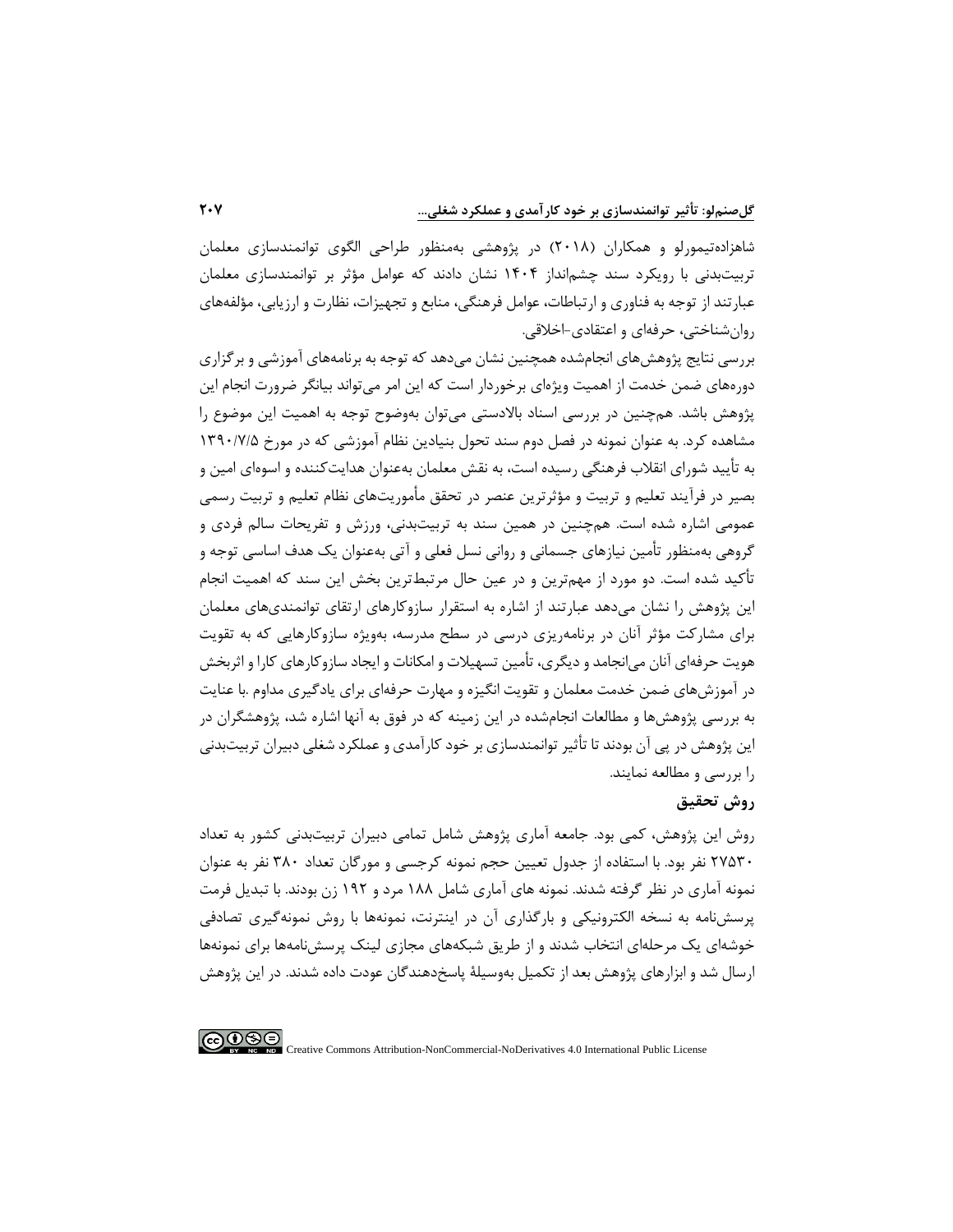جهت جمعآوری و استخراج دادهها از پرسشنامههای زیر استفاده شده است: پرسشنامه توانمندسازی دبیران تربیتبدنی با اقتباس از دو پرسشنامه توانمندسازی کارکنان رکنی لموکی (۲۰۱۳) و پرسشiامه بهبود عملکرد شغلی کارکنان آوام له' (۲۰۱۳) در ۲۹ گویه و ۵ مؤلفه تنظیم شد. پرسش،نامه خود کارآمدی دبیران تربیتبدنی با اقتباس از پرسش،نامه خود کارآمدی معلمان بندورا )200۶( در 24 گویه و ۵ مؤلفه و پرسشنامه عملکرد شغلی معلمان با الهام از پرسشنامه عملکرد شغلی معلمان امین، شاه، آیاز و آتا٬ (۲۰۱۳) در ۲۵ گویه و ۴ مؤلفه تهیه شد. هر سه پرسشنامه در یک طیف ۵ گزینه ای کامالً مخالفم، مخالفم، نظری ندارم، موافقم و کامالً موافقم صورت بندی شدند. ضریب پایایی پرسشنامهها از طریق محاسبه آزمون آلفای کرونباخ در جدول )1( گزارش شده است.

| جدول ۱- آزمون آلفای کرونباخ پرسشiامههای توانمندسازی، خود کارآمدی و عملکرد شغلی دبیران |  |  |  |
|---------------------------------------------------------------------------------------|--|--|--|
|---------------------------------------------------------------------------------------|--|--|--|

| α   | پرسشنامه<br>عملكرد شغلى           | $\alpha$ | پرسشنامه خود کارآمدی                | $\alpha$ | پرسشنامه<br>توانمندسازى |
|-----|-----------------------------------|----------|-------------------------------------|----------|-------------------------|
| .80 | عملکرد در تدریس                   | .70      | خود کارآمدی در<br>تصميم گيري        | .92      | شايستگى                 |
| .77 | عملکرد در مدیریت                  | .78      | خود کارآمدی آموزشی                  | 83       | خودمختاري               |
| .88 | عملکرد در برقراری<br>نظم و انضباط | .82      | خود كارآمدي انضباطي                 | .92      | تأثيركذاري              |
| .81 | عملکرد در روابط<br>بين فردى       | .76      | خود کارآمدی در جذب<br>مشاركت والدين | .83      | معنادار بودن            |
| .93 | کل گویههای                        | .82      | خود کارآمدی در ایجاد جود            | 85       | توانمندسازي سازماني     |
|     | پرسشنامه                          |          | مثبت در مدرسه                       | .94      | كل گويەھاي پرسشنامە     |

**تربیتبدنی**

1. Awamle

2. Amin, Shah, Ayaz, & Atta

$$
\textcircled{\footnotesize\bullet\bullet\circledcirc}
$$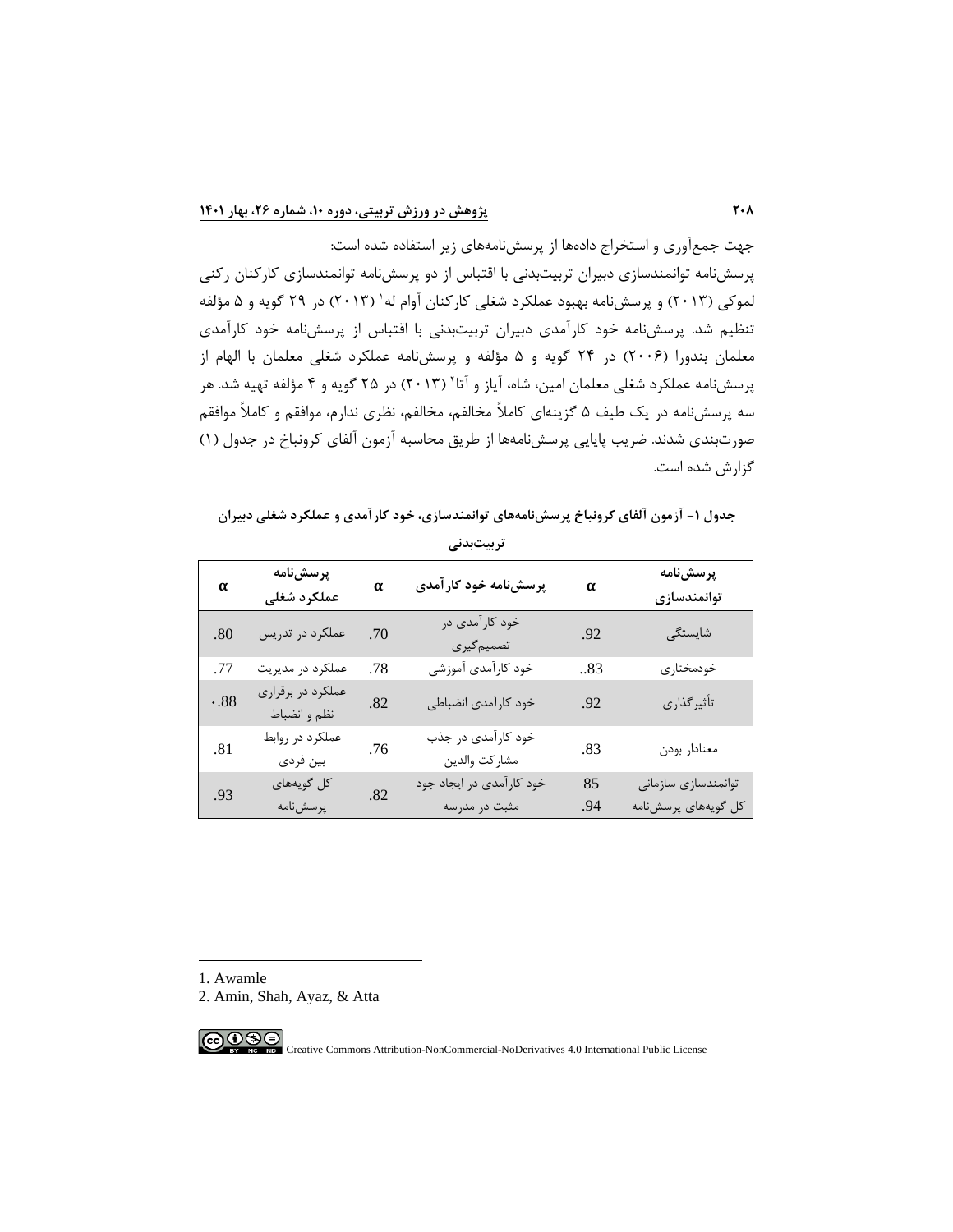1 برای تجزیه و تحلیل دادههای بهدستآمده از دو نرمافزار 2 <sup>21</sup>SPSS و <sup>8</sup>LISREL در دو سطح توصیفی و استنباطی استفاده شد. نرمافزار SPSS برای محاسبۀ فراوانی۵ما، درصدها، میانگین، انحراف معیار به کار برده شد. همچنین برای تحلیل مسیر و معادالت ساختاری از نرمافزار8LISREL استفاده شد.

### **نتایج**

در این پژوهش سطح معناداری برای کلیه آزمون فرضیهها مقدار )0/0۵=α )در نظر گرفته شده است. از پیش نیازهای استفاده از معادلات ساختاری بررسی کفایت نمونه مورد بررسی است. به عبارت دیگر، آیا تعداد دادههای مورد نظر (اندازه نمونه و رابطه بین متغیرها) برای تحلیل عاملی مناسب هستند یا خیر؟ بدین منظور، از آزمون کفایت نمونه برداری کی ام او و آزمون بارتلت استفاده میشود.

**جدول -2 آزمون کفايت نمونهبردار ی** 

| .852    | آزمون كفايت نمونهگيري |                    |  |
|---------|-----------------------|--------------------|--|
| 3348.37 | شاخص كرويت بارتلت     |                    |  |
|         | درجه آزادي            | أزمون كرويت بارتلت |  |
| .001    | إسطح معناداري         |                    |  |

مقدار کفایت نمونهگیری معادل با 0/۸۵2 است. بنابراین میزان نمونه برای استفاده از معادالت ساختاری مناسب هست. بهطور کلی مقادیر بالا (نزدیک به یک) نشانگر آن است که تحلیل عاملی برای دادهها قابل کاربرد است. همچنین آزمون کرویت بارتلت معنادار هست (زیرا سطح معناداری از ۰/۰۵ کمتر شده است)، پس ماتریس همبستگی متغیرها برای تحلیل عاملی مناسب هست.

بهعنوان اولین گام برای انجام تحلیل عاملی تأ ییدی ، بارهای عاملی استاندارد شده و معناداری بررسی میشود تا اطمینان حاصل شود که آیا نشانگرها در اندازهگیری سازههای پنهان خود نقش داشتهاند یا به عبارتی معنادار هستند. ضرایب معناداری خارج از 1/۹۶ و -1/۹۶ برای نشانگرها قابل قبول هستند و بارهای عاملی استاندارد در واقع همان ضرایب رگرسیونی مسیر متغیر پنهان به نشانگر است که باید بیش از 0/3 باشند. البته در بعضی از منابع حداقل مقدار قابل قبول را 0/۵ در نظر میگیرند.

<sup>1</sup>. Statistical Package for Social Science

<sup>2.</sup> Linear Structural Relations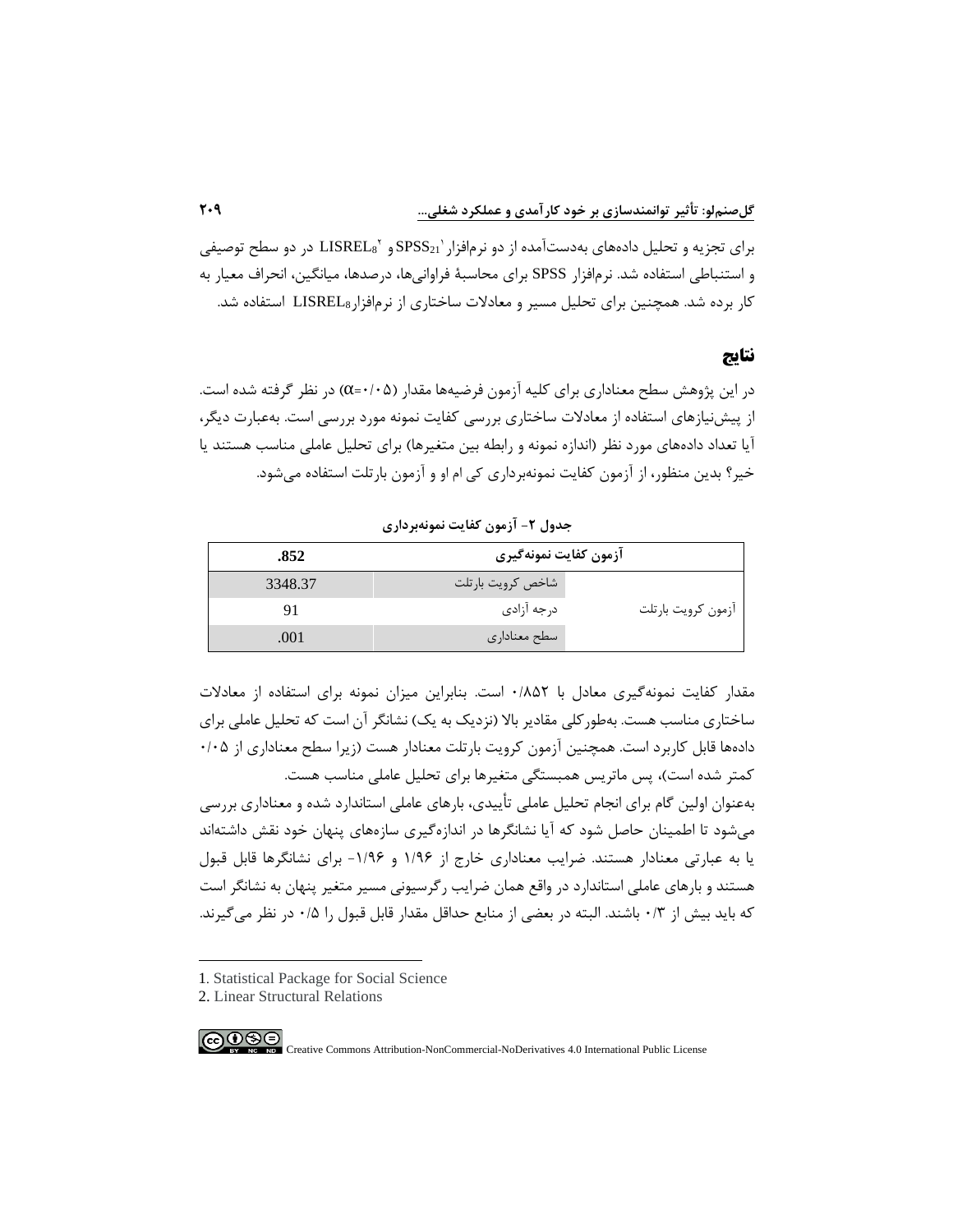ضرایب استاندارد شده، در واقع بیانگر ضرایب مسیر ` یا بارهای عاملی استاندارد شده ` بین عاملها و نشانگرها هستند. برای داشتن روایی باید بین شاخص<sup>۳</sup> و بعد<sup>۲</sup> و بین بعد و شاخص، همبستگی معناداری وجود داشته باشد. مدل تخمین استاندارد مدلی است که از تطابق دو ماتریس کوواریانس مدل داده ها حاصل میشود و تخمین واقعی پارامترهای مدل را نشان میدهد. در این مدل میزان روابط بین شاخص و بعد و همچنین بعد و شاخص نشان داده میشود. ضرایب بین سئواالت و متغیرهای تحقیق، ضریب استاندارد شده هستند که نشاندهنده شدت توانایی اندازهگیری هر شاخص در متغیر تحقیق است. شکلهای 1 و 2 مدل اندازهگیری مربوط به توانمندسازی دبیران به ترتیب در حالت ضرایب استاندارد و ضرایب معناداری را نشان میدهد. با دقت در مقادیر ضرایب استاندارد و مقادیر معناداری مربوط به توانمندسازی دبیران مشاهده میشود که این مقادیر در بازه قابل قبول تعریفشده قرار دارند. همان گونه که مشاهده می شود در جدول (۳) مقادیر شاخص نیکویی برازش، شاخص برازش نرمدار، شاخص برازش نسبی، شاخص برازش نموی، شاخص برازش تطبیقی مدل درج شده است.

#### **جدول -3 شاخصهای برازش مدل ساختاری**

| نتيجه        | مقدار بەدستآمدە | دامنه مورد قبول | عنوان شاخص |
|--------------|-----------------|-----------------|------------|
| تاييد مدل    | .91             | GFI > .90       | <b>GFI</b> |
| تأييد مدل    | .90             | NFI > .90       | NFI        |
| ٰ تأييد نسبى | .88             | RFI > .90       | <b>RFI</b> |
| تأييد مدل    | .91             | IFI > .90       | IFI        |
| تأييد مدل    | .91             | CFI > 90        | <b>CFI</b> |

بر اساس نتایج جدول فوق تمامی شاخصهای ارزیابی مدل در حد قابل قبولی قرار دارند. در نتیجه میتوان بیان کرد مدل تأثیر توانمندسازی دبیران تربیتبدنی بر خود کارآمدی و عملکرد شغلی آنها از برازش الزم برخوردار بود. مطابق نتایج شکلهای ۱ و ۲، مقدار ضریب رگرسیونی استاندارد بین توانمندسازی و خودکار آمدی

1. Path Coefficient

- 2. Standardized Estimate
- 3. Index

4. Component

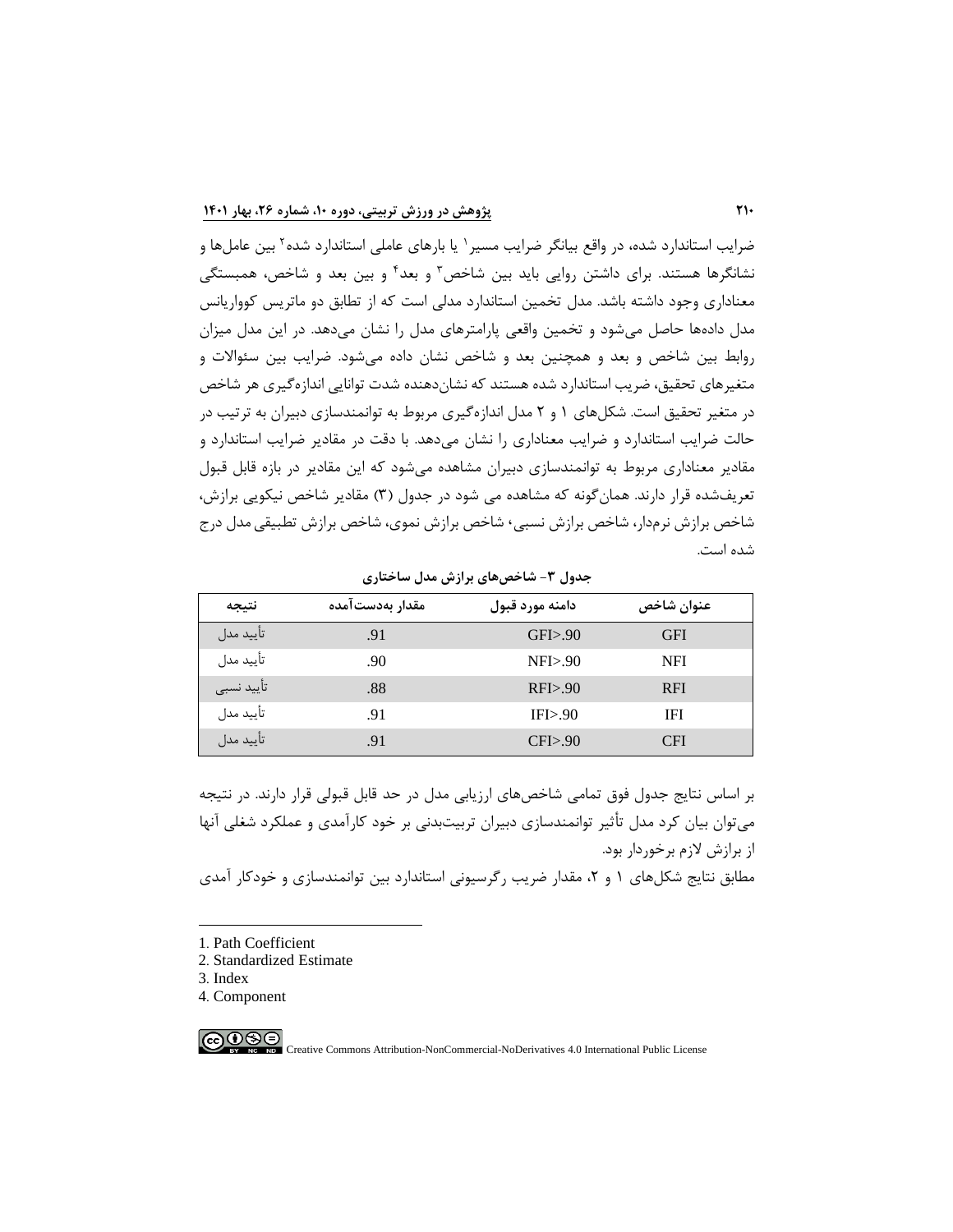دبیران برابر 0/۵۶ با مقدار آماره آزمون 7/02 =t است که نشان می دهد در سطح ۵ درصد، توانمندسازی بر روی خود کارآمد ی دبیران تربیت بدنی کشور تأثیر معنادار و مستقیم دارد. بنابراین میتوان نتیجه گرفت که اگر دبیران تربیتبدنی بر توانمندیها بیافزایند، روی خود کارآمدی آنان نیز تأثیر مثبت می گذارد و سبب بهبود آنها میگردد.

شکلهای 1 و 2 نشان میدهد که مقدار ضریب رگرسیونی استاندارد بین توانمندسازی و عملکرد شغلی دبیران برابر 0/۵3 با مقدار آماره آزمون ۸/۸7 =t است. این مقادیر حاکی از آن است که در سطح ۵ درصد، توانمندسازی بر روی عملکرد شغلی دبیران تربیت بدنی کشور تأثیر معنادار و مستقیم دارد. بنابراین میتوان نتیجه گرفت که اگر بر توانمندیهای دبیران تربیتبدنی افزوده شود، این امر میتواند روی عملکرد آنان نیز اثر مثبت گذارد و سبب بهتر شدن آنها شود.



**شکل -1 مقادير ضرايب استاندارد شده روابط بین متغیرهای مدل ساختاری تحقیق** 

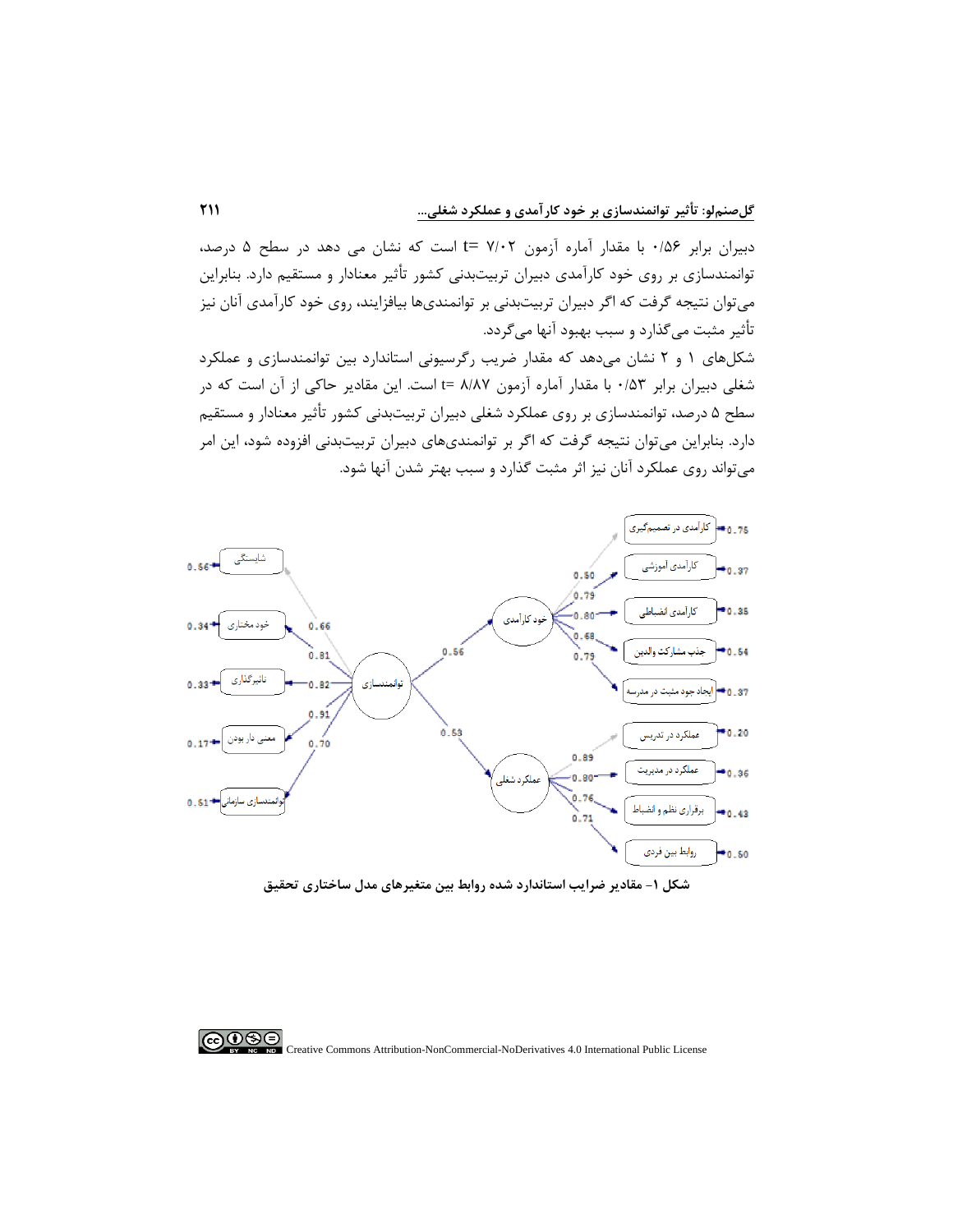

**شکل -2 مقادير ضرايب معناداری روابط بین متغیرهای مدل ساختاری تحقیق** 

## **بحث و نتیجهگیری**

توانمندسازی نیروی انسانی در محیطهای آموزشی و بهویژه در مدارس از جمله مباحثی است که در دهههای اخیر مورد توجه صاحب نظران و محققان حوزه تعلیم و تربیت قرار گرفته است. میتوان گفت که توانمندی به خصایص و ویژگیهای شخصیتی بستگی دارد و رویکردی مدیریتی است که در آن به کارکنان اختیار تصمیمگیری داده میشود. در مدارس نیز مسئله توانمند بودن دبیران ارزشمند و دارای اهمیت است. بسیاری از صاحبنظران مدیریت تحول و بهسازی سازمان، از منابع انسانی بهعنوان یکی از مهمترین داراییهای هر سازمان یاد می کنند. در واقع کیفیت و توانمندی نیروی انسانی، مهمترین عامل حفظ بقاء و حیات سازمان است. هدف این مطالعه بررسی تأثیر توانمندسازی بر خود کارآمدی و عملکرد شغلی دبیران تربیت بدنی بود که با استفاده از روش پژوهشی کمی انجام شد. نتایج پژوهش نشان داد توانمندسازی دبیران تربیت بدنی بر احساس خود کارآمدی آنها تأثیر مثبت دارد. نتایج این پژوهش با یافتههای آرش و اسلامفر (۲۰۱۶) و اناری نژاد و عبداللهی (۲۰۱۵) همخوانی دارد. آنها دریافتند دورههای ضمن خدمت بهمنظور توانمندسازی دبیران تربیتبدنی، میتواند حس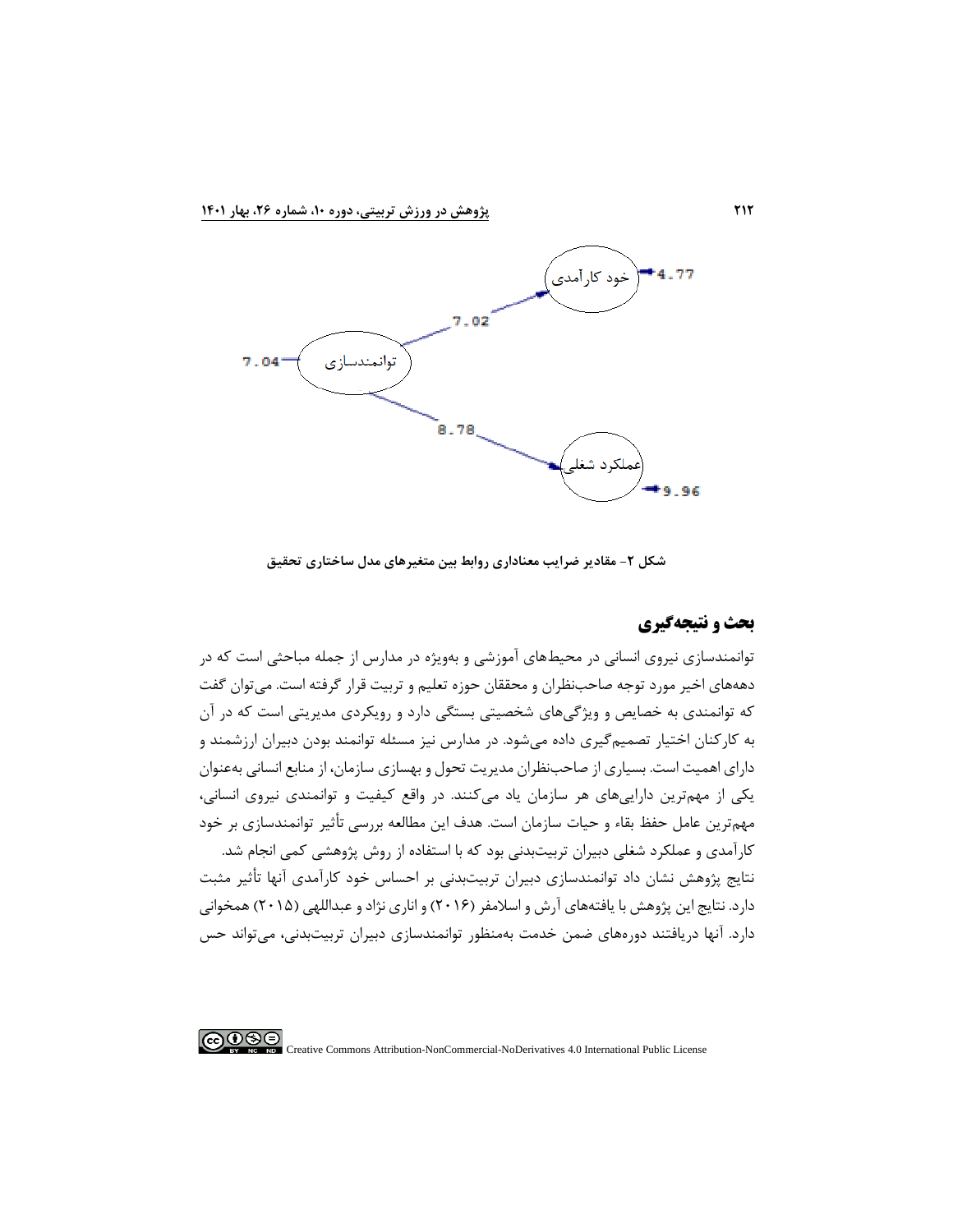خود کارآمدی انها را تقویت کند. همچنین اکتوپ و کاراهان' (۲۰۱۲) نتیجه گرفتند که اجرای برنامههای آموزشی توانمندسازی از نوع عملی برای مدرسان تربیتبدنی میتواند آنان را کارآمدتر کند. ضمن این که براگا، جونز، بولگر و الیوت ٔ (۲۰۱۷) نیز دریافتند که دورههای توانمندسازی بر آمادهسازی بهتر دبیران تربیتبدنی کمک شایانی میکند. نتایج پژوهشهای ها<sup>۲</sup> (۲۰۱۷)، پرمن<sup>۲</sup> (۲۰۱۷) و عزیزی فر (۲۰۲۰) مؤید این بود که بین توانمندسازی معلمان و خود کارآمدی آنان رابطه مثبت وجود دارد. تنها نتیجه پژوهشی که با نتایج این پژوهش همسویی نداشت، یافتههای سلمانی دستجرد، همتی نژاد و رحمانی نیا )200۸( بود که نشان دادند بین خود کارآمدی معلمان تربیتبدنی و شرکت آنها در کالسهای ضمن خدمت بهمنظور بهبود توانمندی ارتباط وجود ندارد. البته این پژوهشگران معتقد بودند که عدم وجود این ارتباط، دالیل مختلفی دارد و به مواردی نظیر نداشتن عالقه و انگیزه کافی برای شرکت در این کالسها، عدم برنامهریزی مناسب، شرایط محیط ی، نداشتن عالقه به شغل معلمی و عدم تعهد شغلی اشاره نمودهاند .

در تبیین این بخش از نتایج پژوهش میتوان عنوان کرد که داشتن اطالعات پایهای قویتر در زمینه کاری خود، تسلط کافی بر مهارتهای مورد نیاز وظایف شغلی و داشتن قابلیتهای الزم برای انجام وظایف شغلی می تواند موجب ارتقای شایستگی به عنوان یکی از مؤلفههای توانمندی شود. همچنین از طریق تقویت آزادی عمل در تصمیمگیری، به استقالل و خودمختاری الزم برسند. عالوه بر این، قابلیتهای الزم را در ایجاد همسویی بین اهداف فردی و سازمانی کسب کنند و از کار کردن بهعنوان فرصتی برای رشد خود استفاده نمایند. همچنین دبیران تربیت بدنی می توانند با انجام اموری نظیر تأثیرگذاری بر تصمیماتی که در مدرسه در امور ورزشی و تربیتبدنی گرفته میشود، برقراری ارتباط با دانشآموزان مشکلساز در حوزه ورزش و تربیتبدن ی، سوق دادن دانشآموزان به انجام تمرینات ورزشی دشوار، دادن انگیزه کافی به دانشآموزانی که عالقۀ چندانی به تکالیف مرتبط با ورزش و تربیتبدنی ندارند، سوق دادن دانشآموزان به پیروی از قوانین ورزشی در مدرسه، توانایی سوق دادن والدین به مشارکت در فعالیتهای مرتبط با ورزش در مدرسه و توان تبدیل مدرسه به مکانی امن برای فعالیتهای تربیتبدنی ، خودکارآمدی خویش را ارتقاء دهند.

- 2. Braga, Jones, Bulger & Elliott
- 3. Ha
- 4. Perman

 $\bigcirc$   $\bullet$ 

<sup>1</sup>. Aktop & Karahan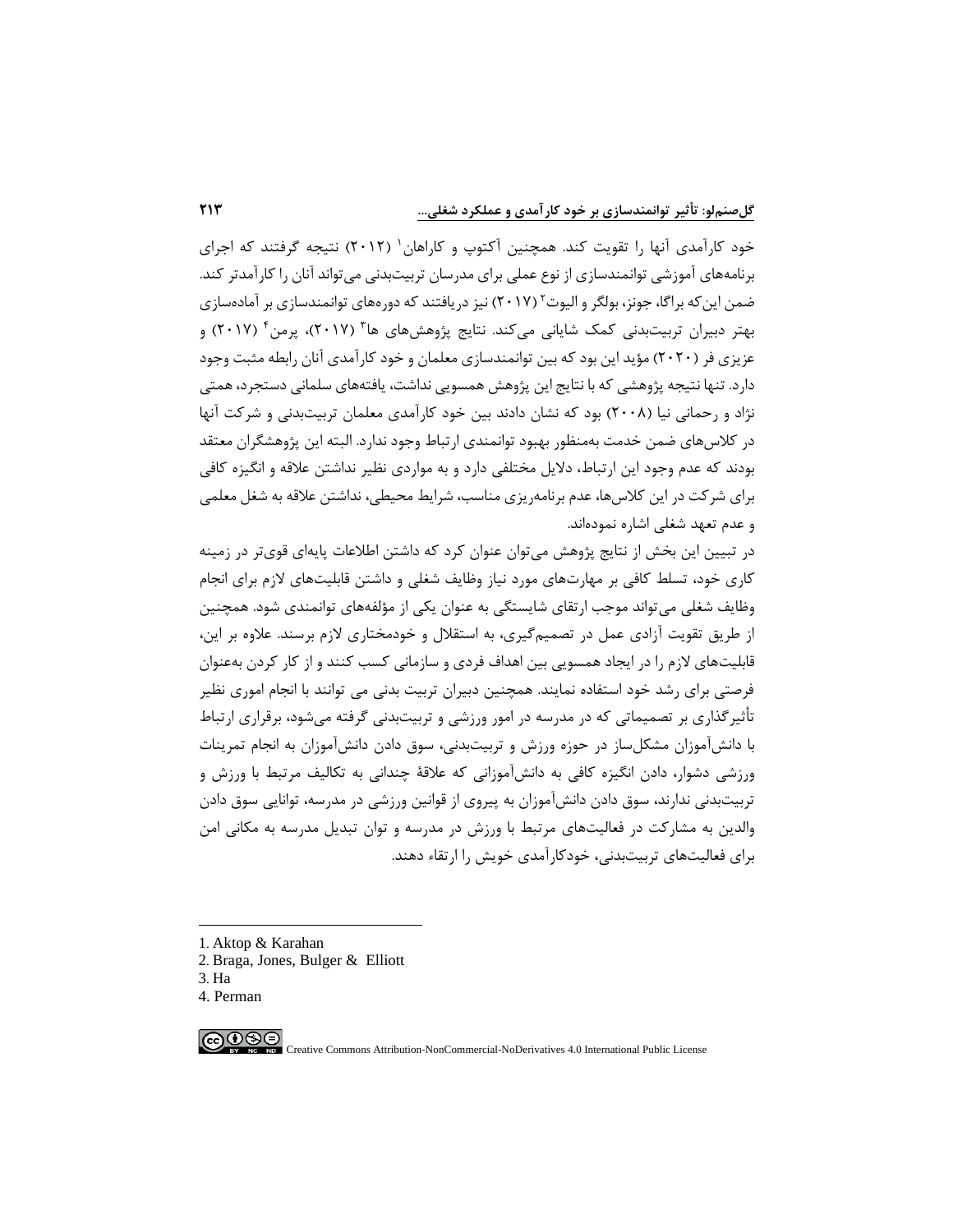همچنین نتایج نشان داد توانمندسازی دبیران تربیتبدنی بر عملکرد شغلی آنان تأثیر مثبت دارد. به عبارت دیگر به هر میزانی که بر توانمندی های دبیران تربیت بدنی افزوده شود، این امر میتواند روی عملکرد شغلی آنان اثر مثبت گذارد و سبب بهبود آن شود. این نتیجه را نیز نتایج پژوهش های برخی از پژوهشگران تأیید می کند. حامی و همکاران )201۶( دریافتند که دورههای آموزشی ضمن خدمت بر عملکرد دبیران تربیت بدنی تأثیر معناداری دارد. ساکی ، نعمتی و رضایی )201۵( نیز دریافتند که مدیران سازمانهای آموزشی نباید از دورههای بهبود توانمندی دبیران به منظور تقویت عملکرد شغلی آنها غافل شوند. در تحقیق دیگری سومارنو )2011( به این نتیجه رسید که توانمندسازی معلمان، تأثیر مثبتی بر عملکرد انها دارد. لیدن، واینه و اسپارو` (۲۰۰۰) نیز دریافتند افراد توانمند نسبت به فرادی که توانمندی کمتری دارند، بهتر کار میکنند. همچنین احمد و ملیک ۲ (۲۰۲۰) در بررسی ارتباط بین توانمندسازی (روانی و بهزیستی) با عملکرد شغلی معلمان نشان دادند که بین توانمندسازی (روانی و بهزیستی) با عملکرد شغلی معلمان رابطه معنادار و مثبت دارد.

در تبیین این بخش از نتایج میتوان گفت، توانمندسازی کارکنان آموزشی نشانگر میزان مشارکت آنان در کار است و در بسیاری از جنبه های کار تأثیر دارد. اگر یک بازیگر آموزشی از توانمندی باالتری برخوردار باشد، بیشتر احتمال دارد که از رئیس یا سازمان خود درباره روند انجام کار استفاده کند؛ بنابراین درک او برای انجام کار سادهتر و معنادار بوده و نیز استقالل شغلی را افزایش میدهد . لذا کارمند بیشتر فکر می کند که آیا شغل وی می تواند بر استراتژی و مدیریت شرکت تأثیر بگذارد یا خیر. در واقع کسب اطالعات پایهای قوی در حوزه تخصصی و کاری، تسلط کافی به مهارتهای مورد نیاز برای انجام وظایف شغلی و دریافت قابلیتهای الزم برای انجام امور شغلی از جمله مواردی هستند که بر شایستگی به عنوان یکی از مؤلفههای توانمندی اثر دارد. همچنین تقویت آزادی عمل خود برای تصمیمگیری، تقویت توانایی تأثیرگذاری بر دیگران، آمادگی کافی برای تدریس مطالب مرتبط با ورزش و تربیتبدنی، تدریس برای هر دانشآموز با توجه به تواناییهای وی، انجام درست دیگر وظایف مرتبط با تربیتبدنی، وفق دادن و سازگاری خود با مسئولیتهای واگذارشده جدید سازمانی، برقراری نظم و انضباط و برقراری روابط بین فردی در مدرسه از جمله عواملی هستند که دبیران تربیتبدنی میتوانند از طریق آنها عملکرد شغلی خود را تقویت نمایند. توانمندسازی دبیران باعث میشود که آنها شایستگیهای خود را ارتقاء دهند و از این طریق، محیطهای آموزشی پویا و فعالی ایجاد کنند.

1. Lide , Wayne & Sparrowe

<sup>2.</sup> Ahmed & Malik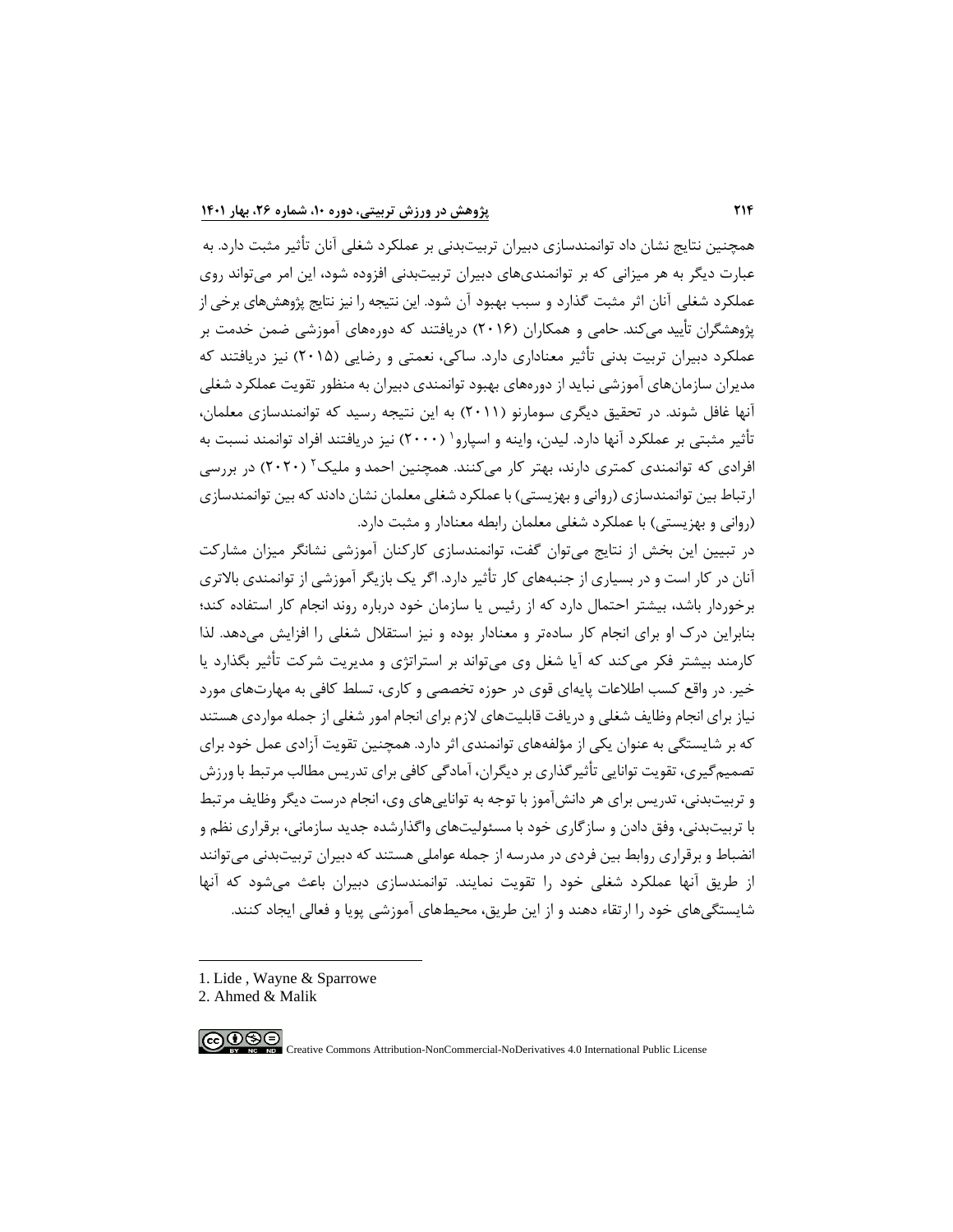از سوی دیگر میتوان اذعان داشت که توانمندسازی کارکنان در هر سازمانی عامل مهمی است که میتواند به خود کارآمدی منجر شود. اگر مدیران مدارس بتوانند از طریق برنامههای توانمندسازی، قابلیتها و تواناییهای دبیران را افزایش دهند، خودکارآمدی نیز افزایش مییابد که به نوبه خود میتواند منجر به تربیت معلمانی شود که احساس قدرت و اعتماد به نفس بیشتری می کنند. لذا خودکارآمدی بهعنوان یکی از ابعاد توانمندسازی دبیران، در پیشبینی نتایج سازمانی از اهمیت بسیاری برخوردار است و باید توسط تصمیمگیرندگان و مدیران میانی و ارشد مورد توجه قرار گیرد. در این راستا، دی|ینوسنزو ( ۲۰۱۶) و گوناون، جالی و سودیارهیتا ۲۰۱۷) اذعان داشتند که توانمندسازی کارکنان در سازمانها منجمله سازمانهای آموزشی به شکل مستمر و فرایندی، میتواند به کارکنان کمک کند تا وظایف و مسئولیتهای خود را با دقت و سرعت عمل بیشتری انجام بدهند. در عین حال بهزعم گراونکمپر ۳ (۲۰۱۶) فرایند توانمندسازی کارکنان آموزشی به عنوان یک پتانسیل بالقوه به تقویت آزادی عمل، اعتمادبهنفس و کارآمدی آنها در برنامهریزی، اجرا و ارزشیابی برنامههای آموزشی نیز کمک شایانی میکند. سیفتچی و کارامن† (۲۰۱۹) بیان داشتند که بعضی از محققان در یک جمعبندی نسبتاً اغراق آمیز، معتقدند که توانمندسازی کارکنان باعث میشود که آنها خدمات استثنایی به مخاطبان، اربابرجوع و افراد ذینفع ارائه دهند.

در نهایت میتوان گفت هر چقدر مؤسسات آموزشی از طریق برگزاری دورههای ضمن خدمت و برنامههای آموزشی توانمندسازی، نظیر تقویت توانایی تأثیرگذاری بر دیگران، توانمندی سازمانی و تقویت صالحیت و شایستگی حرفهای دبیران تربیت بدنی تالش کنند، به همان میزان میتوانند به ترتیب بر روی خودکارآمدی آموزشی، خودکارآمدی در ایجاد جو مثبت در مدرسه، خودکارآمدی انضباطی، خودکارآمدی تصمیمگیری و خودکارآمدی در جذب مشارکت والدین تأثیر مثبت بگذارند. همچنین به نظر میرسد که طراحی و اجرای برنامههای آموزشی توانمندسازی دبیران تربیت بدنی بر عملکرد دبیران در روابط بین فردی، عملکرد در تدریس، عملکرد در برقراری نظم و انضباط در محیط آموزشی و عملکرد در مدیریت آنها تأثیر مثبتی خواهد گذاشت.

1. D'Innocenzo

- 2. Gunawan, Djaali, & Sudiardhita
- 3. Gravenkemper
- 4. Ciftci & Karaman

∣ை⊛⊜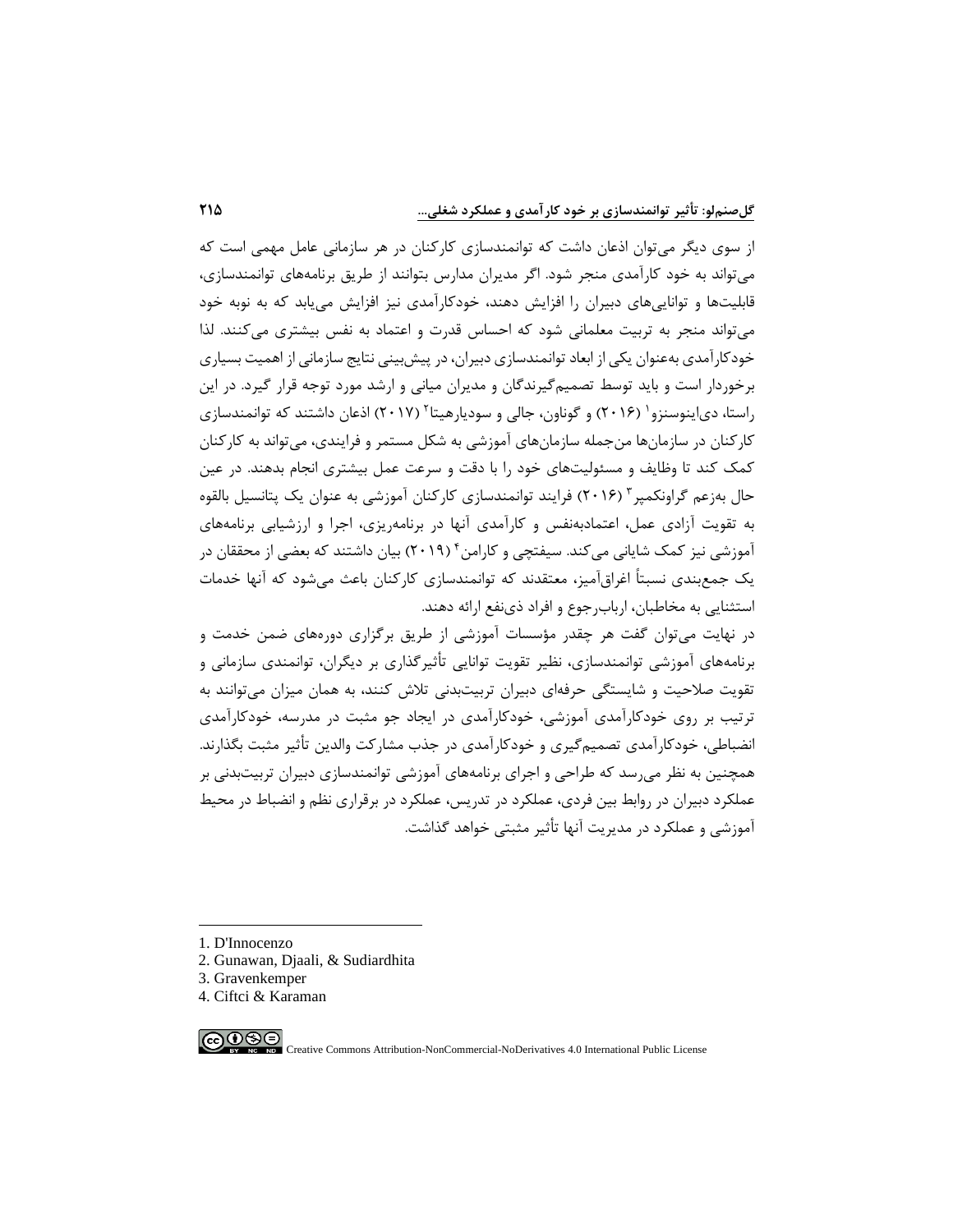- 1. Afsharnezhad, T.; Hemmatinezhad, M.A., & Ramazaninezhad, R. (2005). Investigating the effect of participation in scientific-specialized competitions on the professional performance of physical education teachers, Master's thesis, Faculty of Physical Education, University of Guilan. (Persian)
- 2. Ahmed, N. & Malik, B. (2020). Impact of Psychological Empowerment on Job Performance of Teachers: Mediating Role of Psychological Well-being. Review of Economics and Development Studies (READS), 5(3): 451-460. doi:10.26710/reads.v5i3.693
- 3. Aktop, A. & Karahan, N. (2012). Physical education teachers views of effective teaching methods in physical education, Procardia - Social and Behavioral Sciences, 46:1910 – 1913.
- 4. Allami, F. B. Fauzee, M. S. O. Sin, I. (2017). The Relationship between Physical Education Teacher's Self-efficacy and Job Satisfaction in Iraq Physical Education Colleges. International Journal of Innovative Research and Development, 6(8): 8-13.
- 5. Amin, M.; Shah, R.; Ayaz, M.; & Atta, M. (2013). Teachers' job performance at secondary school level in Khyber Pakhtunkhwa, Pakistan. Gomal University Journal of Research, 29(2): 100-104.
- 6. Anarinezhad, A. & Abdollahi, N. (2015). Assessing the relationship between inservice training and self-efficacy of physical education teachers in Fars province, the first national conference on sports and physical education in Iran, electronically, the Association for the Development and Promotion of Basic Sciences and Techniques. (Persian)
- 7. Arash, O.R., & Eslamfar, M. (2016). Investigating the Relationship between In-Service Training and Self-Efficacy of Kohgiluyeh and Boyer-Ahmad Province Physical Education Teachers. Second National Conference on Modern Sciences and Technologies of Iran, Tehran, Association for the Development and Promotion of Fundamental Science and Technology. (Persian)
- 8. Awamle, N. AHK. (2103). Enhancing Employees Performance via Empowerment: A Field Survey. Asian Journal of Business Management, 5(3): 313-319. doi: org/10.19026/ajbm.5.5328
- 9. Azizifar, A.; Naghipour, S.; Mohamadian, F.; Veisani, Y.; Cheraghi, F.; & Aibod, S. (2020). Investigating the relationship between iranian EFL teachers' empowerment and their self-efficacy as a consequence for their educational improvement. Journal of Education and Health Promotion, 9(80): 1-11. doi: 10.4103/jehp.jehp\_354\_19
- 10. Bandura, A. (2001). Social cognitive theory: an argentic perspective. Annual review ofpsychology, 52(1): 1-26.
- 11. Bandura, A. (2006). Self-Efficacy Beliefs of Adolescents, Guide for Constructing Self-Efficacy Scales, Chap. 14: 307-337.
- 12. Blaskovaa, M.; Blaskoa, R.; Figurskab, I.; & Sokolc, A. (2015). Motivation and Development of the University Teachers' Motivational Competence. Procardia - Social and Behavioral Sciences, 182: 116–126.

௵

Creative Commons Attribution-NonCommercial-NoDerivatives 4.0 International Public License

**منابع**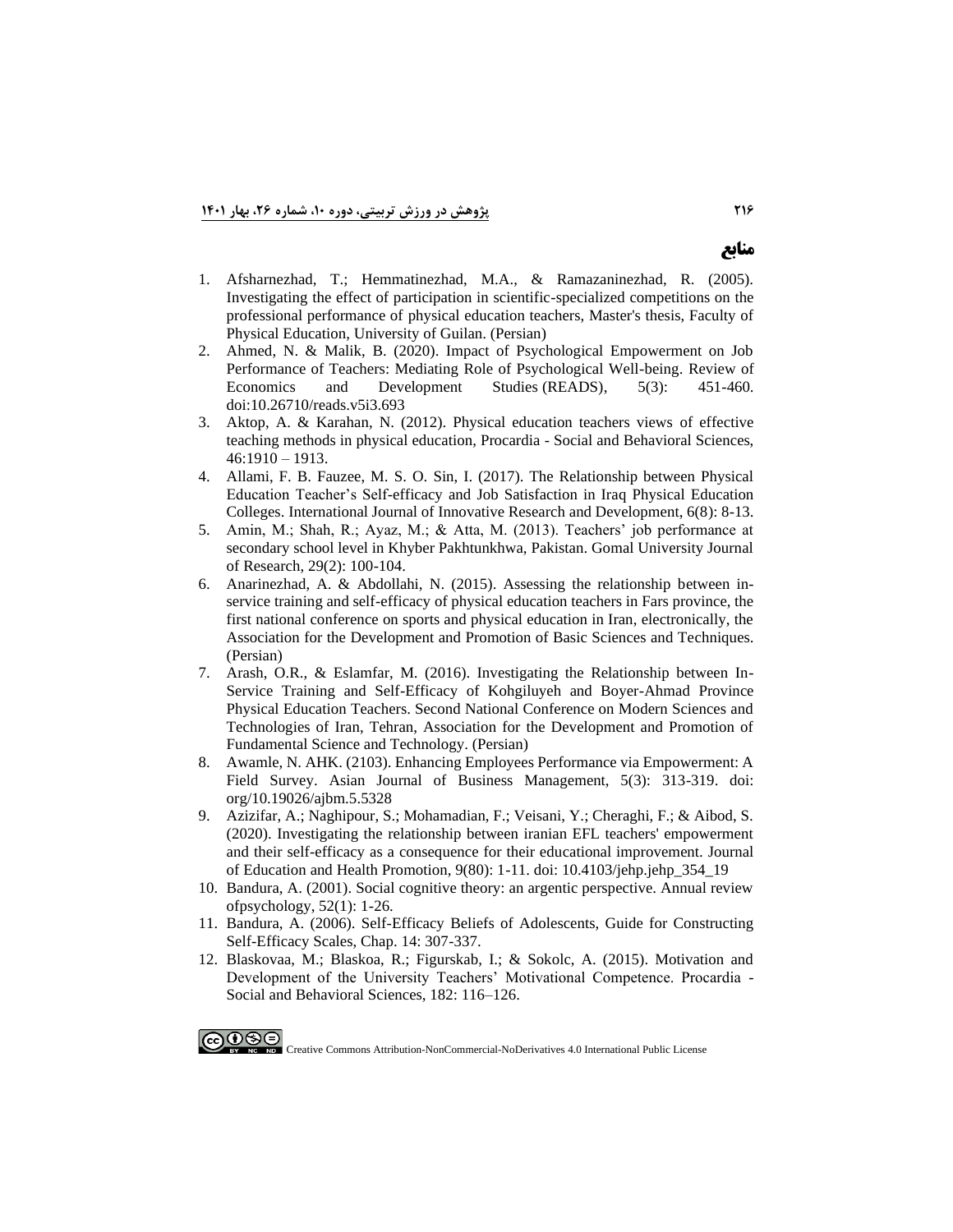- 13. Birgit, S.; & Sabine, S. (2010). Leadership attributes valence in self-concept and occupational self-efficacy. Career Development International, 15(1): 78 – 92.
- 14. Braga, L.; Jones, E.; Bulger, S.; & Elliott, E. (2017). Empowering teachers to implement innovative content in physical education through continuous professional development. Teacher Development, 21(2): 288-306.
- 15. Çiftçi, E., & Karaman, A. (2019). Short-Term International Experiences in Language Teacher Education: A Qualitative Meta-Synthesis. Australian Journal of Teacher Education,  $44(1)$ .

doi.org/10.14221/ajte.2018v44n1.6

- 16. Clotfelter, C. T.; Ladd, H. F.; & Vigdor, J. L. (2007). Teacher credentials and student achievement: Longitudinal analysis with student fixed effects, Economics of Education Review, 26(6): 673-682.
- 17. Dehghani, A.; Daghighi Asli, A., & Pourvali, F. (2015). Investigating the effect of inservice training on the ability and job performance of employees in an insurance company. Insurance Journal, 2: 35-60. (Persian)
- 18. D'Innocenzo, L., Mathieu, J. E., & Kukenberger, M. R. (2016). A meta-analysis of different forms of shared leadership–team performance relations. Journal of Management, 42(7): 1964–1991. doi.org/10.1177/0149206314525205
- 19. Esfandiyari, M.R., & Mohsenini, Sh. (2014). Structural equations based on the partial least squares approach using Smart-PLS software: educational and practical. Tehran: Mehraban Book Publishing Institute. (Persian)
- 20. Gunawan, E., Djaali, D., & Sudiardhita, I. K. R. (2017). The effect of empowerment, self efficacy and job satisfaction on job performance of rmployees in the ministry of finance's procurement entities. IJHCM (International Journal of Human Capital Management), 1(01): 44-55. doi.org/10.21009/IJHCM.01.01.05
- 21. Gravenkemper, S. (2016). Employee involvement: Practitioner perspective. In M. J. Grawitch & D. W. Ballard (Eds). The psychologically healthy workplace: Building w win-win environment for organizations and employees (pp. 35-58). Washington, DC: American Psychological Association.
- 22. Ha, AS.; Lonsdale, C.; Lubans, D R.; & Ng , J YY. (2017). Increasing students' physical activity during school physical education: Rationale and protocol for the SELF-FIT cluster randomized controlled trial. BMC Public Health, 18(11): 1-12. doi: 10.1186/s12889-017-4553-8.
- 23. Habibpour, K., & Safari Shali, R. (2012). Comprehensive guide to the use of SPSS in survey research (quantitative data analysis). Tehran: Loyeh, Motafakeran. (Persian)
- 24. Hami, M.; Ebrahimzadeh, A.; & Davarpanah, R. (2016). Influence of in-service training courses, organizational commitment and performance of physical education teachers in Babol city, 4th National Conference on New Achievements in Sports Sciences, Gorgan, Islamic Azad University, Gorgan Branch. (Persian)
- 25. Hamidi, H.; Rajabi Noush Abadi, H.; Alidoust Ghahfarokhi, E.; Zeini Zadeh, M.; Designing Strategic Plan for Student Sport Federation of Iran, Research on Educational Sport, 6(14): 67-92. DOI: [10.22089/RES.2017.3874.1268](https://dx.doi.org/10.22089/res.2017.3874.1268) (Persian)

ெ⊕⊕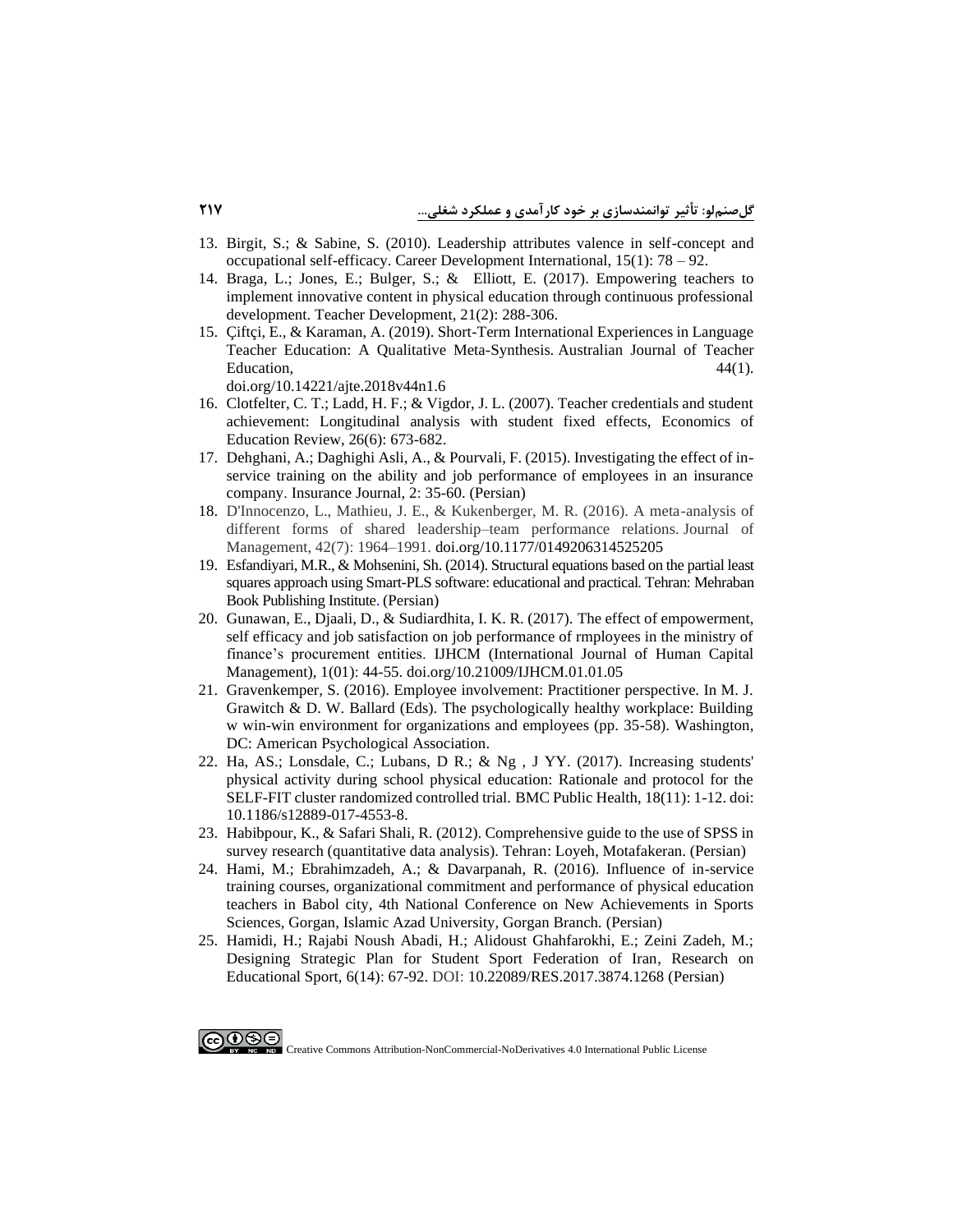- 26. Hancer, M.; & George, T. (2013). Psychological empowerment of non-supervisory employees working in full-service restaurants, International Journal of Hospitality Management, 22: 3-16.
- 27. Hasanabadi, S. (2013).Designing a Strategic Model for Empowering Nahaja Technical Staff, PhD Thesis, Tehran, Higher National Defense University, Faculty of National Defense. (Persian)
- 28. Keri, D. M. (2016). Analyzing Relationships Among Principal Instructional Leadership, Teacher Empowerment, Teacher Creative Practices and Student Creative Practice, A Dissertation Submitted to the Graduate School University of Arkansas at Little Rock.
- 29. Liden, R. C.; Wayne, S. J.; & Sparrowe, R. T. (2000). An examination of the mediating role of psychological empowerment on the relations between the job, interpersonal relationships, and work outcomes. Journal of Applied Psychology, 85(3): 407-416.
- 30. Maleki Sadeghi, F., & Arban, Sh. (2017). Investigating the Relationship between Psychological Empowerment and Job Performance of Secondary School Women Teachers in Khorramabad, First International Conference on Social Sciences, Humanities and Psychology Education, Tehran, Koosha International Company. (Persian)
- 31. Mirsepasi, N. (2005). Strategic human resource management and labor relations "With a view to the process of globalization". Tehran: Ketab Sara, Mir. (Persian)
- 32. Mostahfezian, M.; Khodaei, Z., & Rahbari, S. (2018). The Study effectiveness of virtual in-service training periods on job performance of physical education's teachers. Journal of Sport Management and Motor Behavior, 14(28): 183-194. doi: 10.22080/jsmb.2018.10465.2405. (Persian)
- 33. Noe, Roymond, A.; Hollen beck, J.; Gerhart, B.; & wright, Patrick. M. (2011). Human resource management. MC . Graw- Hill.
- 34. Pearce, C. L., Sims H. P., Cox, J. F., Ball, G., Schnell, E. & Smith, K. A. (2003). Transactors, transformers and beyond, A multi-method development of a theoretical typology of leadership. Journal of Management Development, 22(4): 273-307.
- 35. Perman, S.; Turner, S.; Ramsay, A I.; Baim-Lance, A.; Utley, M.; & Fulop, N J. (2017). School-based vaccination programmes: A systematic review of the evidence on organisation and delivery in high income countries. BMC Public Health. 17(252):1-11. Doi:10.1186/s12889-017-4168-0
- 36. Recepoğlu, E. (2014). Analyzing job motivation level of high school teachers in Turkey. Procedia-Social and Behavioral Sciences, 116: 2220-2225.
- 37. Rokni Lomoki, F. (2013). Investigating the relationship between servant leadership and organizational trust and empowering employees in Mazandaran Gas Company. Master's Thesis in Public Administration, Human Resources, Faculty of Management and Accounting, Allameh Tabatabai University. (Persian)
- 38. Saki, R., Nematti, H., & Rezaei. M. (2014). Investigating the relationship between empowerment and self-efficacy with teachers' job performance in girls' high schools in Tehran. Technical and Vocational Educatiin, 5(5): 32-51. (Persian)

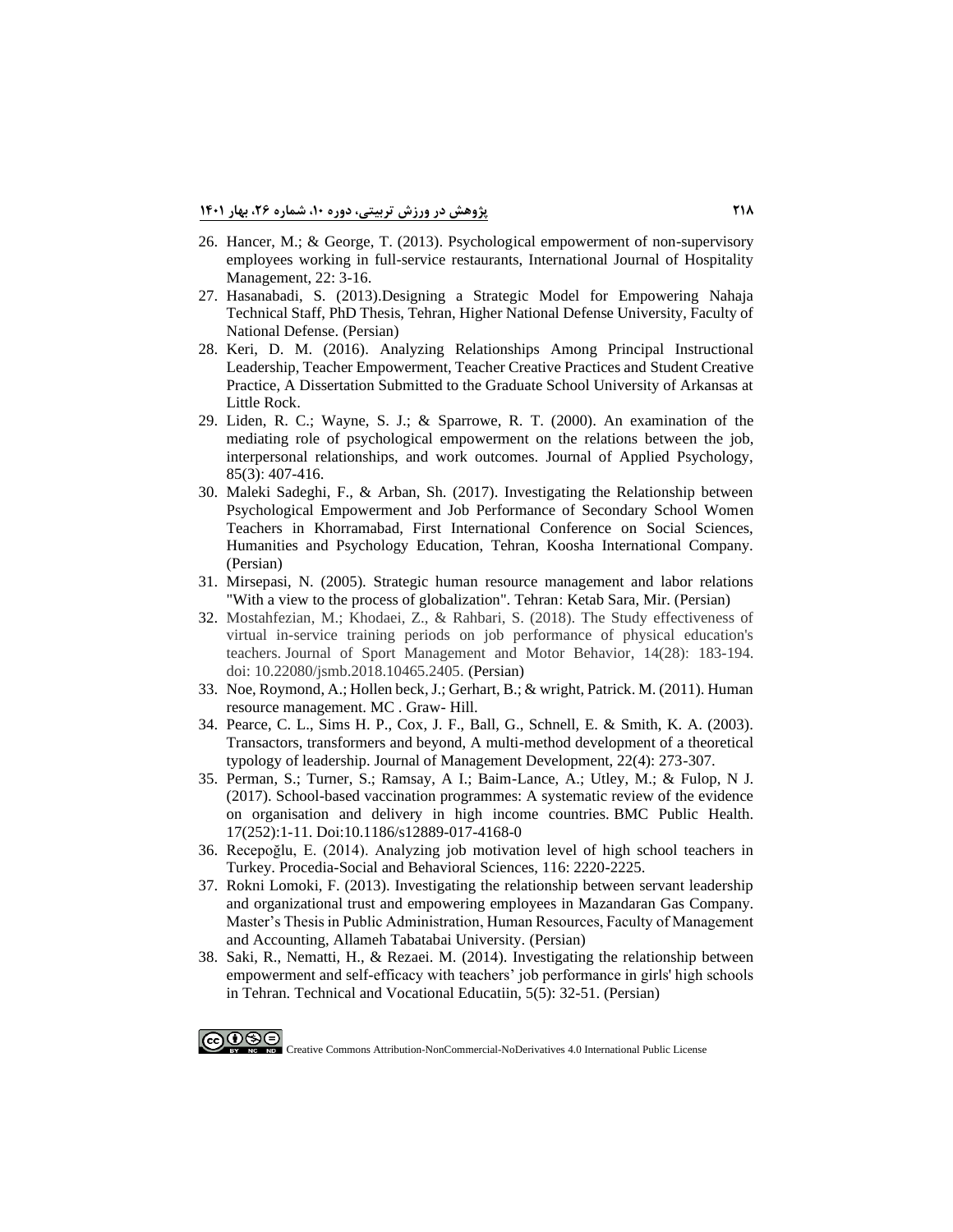- 39. Salmani Dastjerd, E.; Hematinezhad, M.A., & Rahmaninia, F. (2008). The relationship between in-service training and self-efficacy of physical education teachers. Harakat, 37: 193-204. (Persian)
- 40. Selamat, N.; Samsu, N.Z.; & Mustafa Kamalu, N. S. (2013). The impact of organizationalclimate on teachers' job performance. Educational research, 2(1): 71-82.
- 41. Shahzadehh Teimourpor, H., Khodayari, A., Alidoust Gahfarokhi, E., & oorbaksh, M. (2018). Identifying the effective factors on empowerment of physical education teachers: A case study of East Azerbaijan province. 4<sup>th</sup> National Conference on Sports Science and Physical Education of Iran. Tehran, Iran (Persian)
- 42. Shahzadeh Teimourpor, H., Khodayari, A., Noorbaksh, M., & Alidoust Gahfarokhi, E. (2020). Developing an Empowerment Mdel of Physical Education Teachers with Emphasis of I.R Iran's 1404 Vision Document. Research on Educational Sport, 8(18): 91-112. (Persian). DOI: 10.22089/res.2017.4387.1322
- 43. ShirMohammadzadeh, M., & Ghorbani, S. (2018). The Relationship between Psychological Empowerment and Effectiveness of Physical Education Teachers in Bonab County, 4th National Conference on Sports Science and Physical Education, Iran, Tehran,: Association for the Development and Promotion of Basic Sciences and Techniques. (Persian)
- 44. Sumarno, A. (2011). Influence analysis of teacher empowerment against performance improve the quality of education in the elementary school in Su rabaya. A master thesis of human resource management, University State of Surabaya.
- 45. Susan, M.; & Broniarczyk, G. (2015). Decision Difficulty in the Age of Consumer Empowerment, Journal of Consumer Psychology, 24(4): 608-625.
- 46. Zohrabi, H.; Shahlaei, J.; Salman, Z., & Bagheri, M. (2011). Relationship between in-service training and performance of physical education teachers in Fars province, 6th National Conference of Physical Education and Sports Science Students of Iran, Tehran, Research Institute of Physical Education and Sports Sciences. (Persian)